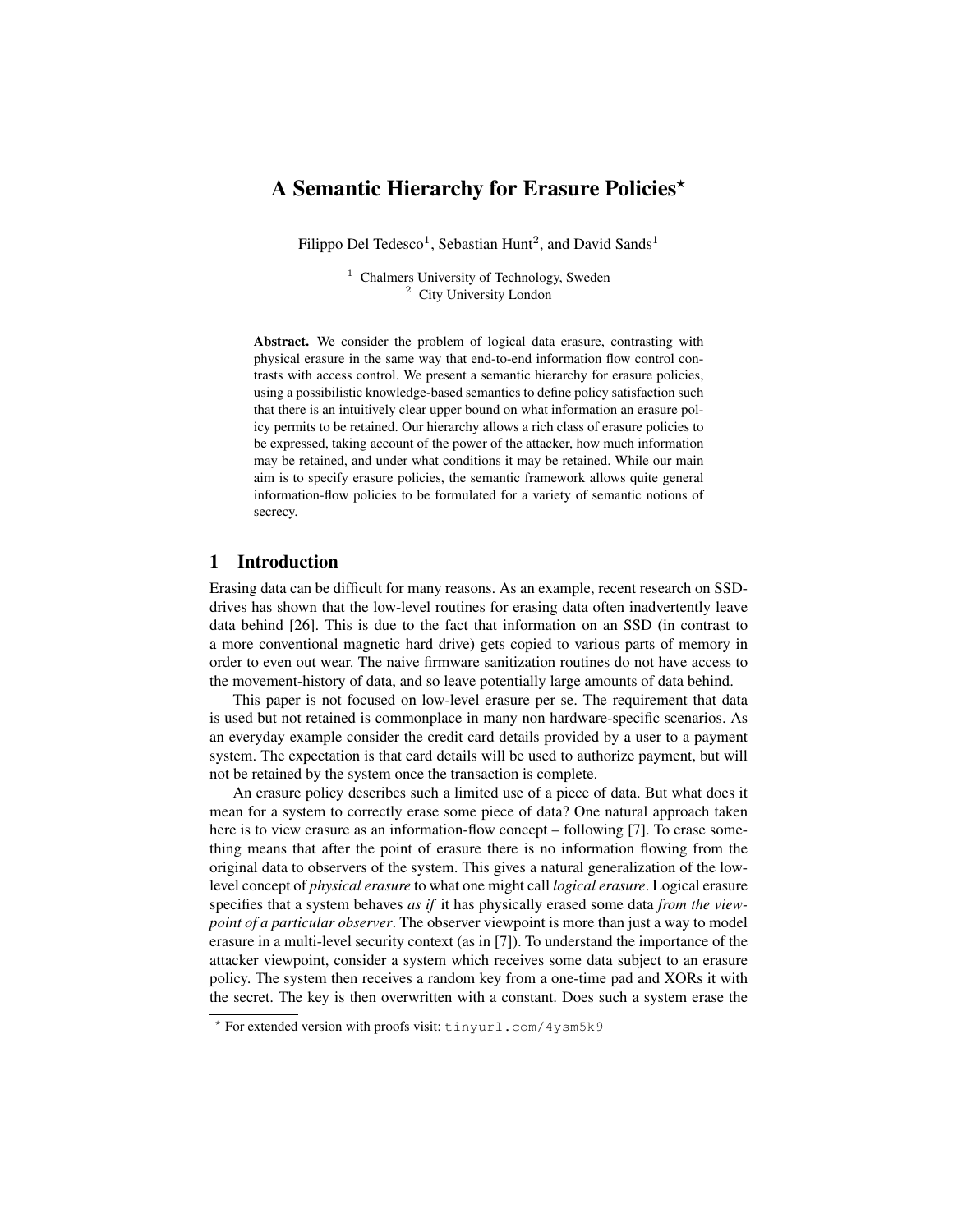data? The answer, from an information-flow perspective, depends on what the observer (a.k.a. *the attacker*) can see/remember about the execution. An attacker who can see the exact final state of the system (including the encrypted data) and nothing more, cannot deduce anything about the subject data, and so we can conclude that it is erased for that attacker. But if the attacker could also observe the key that was provided, then the system is not erasing. Different situations may need to model different attacker powers.

In practice the concept of erasure is a subtle one in which many dimensions play a role. This is analogous to the various "dimensions" of declassification [25]. In this paper we develop a semantic model for erasure which can account for different *amounts* of erasure, covering the situation where some but not necessarily all information about the subject is removed, and different varieties of *conditional erasure*, which describes both what is erased, and under what conditions.

The contribution of this work is to identify (Section 2) and formalise (Section 4) a hierarchy of increasingly expressive erasure policies which captures various dimensions of erasure. To do this we build on a new possibilistic information-flow model (Section 3) which is parameterised by (i) the *subject* of the information flow policy (e.g. the data to be erased), (ii) the attacker's observational power. This is done taking into account the *facts* that an attacker might be interested to learn, and the *queries* which he can or will be able to answer about the subject.

### 2 Erasure case studies

We consider a series of examples of erasing systems which differ according to the way they answer the following questions:

- 1. *How much* of the erasure subject is erased?
- 2. *Under which conditions* is erasure performed?

In Section 4 we revisit these examples, showing how the erasure behaviour of each can be captured by a particular type of erasure policy.

#### 2.1 Total erasure

Consider a ticket vending machine using credit cards as the payment method. A partial

```
1 get (cc_number);
```

```
2 charge (ticket_cost, cc_number);
```
 $3$   $log(current_time()$  ;

```
4 cc_number= null;
```
Listing 1.1. Ticket vending machine, total and unconditional erasure

implementation, in simplified form, is shown in Listing 1.1. Line 1 inputs the card number; line 2 executes the payment transaction; line 3 writes the transaction time to a log for audit purposes; line 4 deletes the card number.

This is an example of an erasing program: once line 4 is executed, the card number has been erased from the system. This statement can be refined further with respect to our original questions: 1) the system is *totally* erasing (no information about the card number is retained) and 2) erasure occurs *unconditionally*, since control flow always reaches line 4.

### 2.2 Partial erasure

Consider a variant of the vending machine (Listing 1.2) which logs the last four digits of the card number of each transaction, enabling future confirmation of transactions in response to user queries. The difference to Listing 1.1 is in line 3, where additional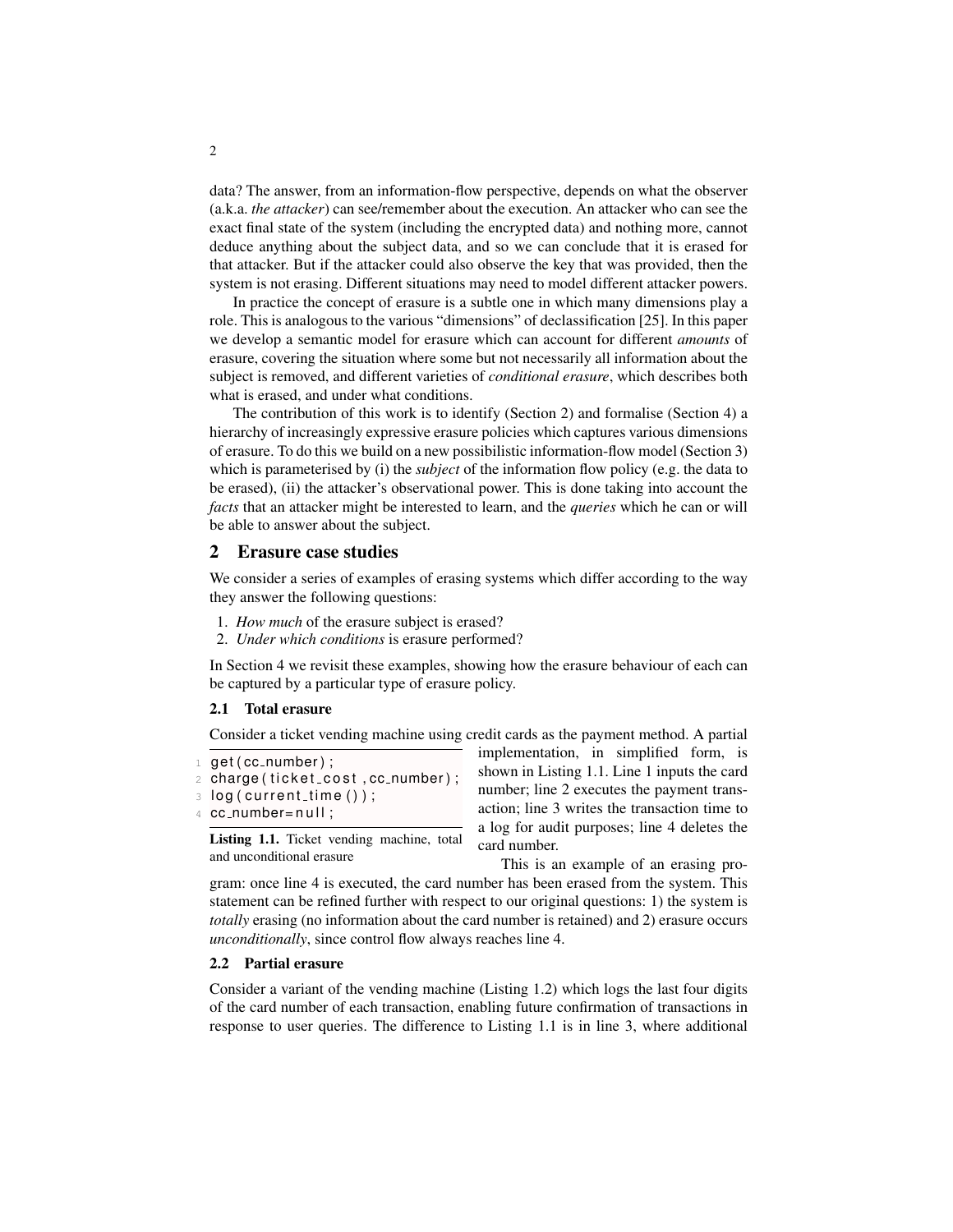1 get (cc\_number);

```
2 charge (ticket_cost, cc_number);
```

```
3 log (current_time () , last4 (cc_number) );
```

```
4 cc_number= null;
```
Listing 1.2. Ticket vending machine, partial and unconditional erasure

### 2.3 Low dependent erasure

this change, line 4 no longer results in total erasure since, even after cc number is overwritten, the last four digits of the card number are retained in the log.

data is written to the log. With

Consider a further elaboration of the vending machine example (Listing 1.3) which allows the user to *choose* whether the last four digits are retained.

In line 3 the program acquires the user choice, then it either proceeds as Listing 1.2 or as Listing 1.1, according to the choice. Now the question about how much information is erased has two different

 $cc_{\text{-}}$ number= n u l l ;  $\frac{7}{2}$ Listing 1.3. Ticket vending machine, low dependent erasure

qet ( cc\_number ) ; 1  $change ( ticket\_cost, cc_number)$ ;  $22$ aet ( choice ) ; 33 **if** choice = "Allow "  $4$ **then**  $log(current_time()$ ,  $last4(cc_number))$ ;  $=$ **else** log(current\_time());

answers, depending on the second user input. Since this dependency is not related to the erasure subject itself, we call this *low dependent* erasure.

### 2.4 High dependent erasure

Suppose there is a brand of credit cards, StealthCard, which only allows terminals enforcing a strict confidentiality policy to be connected to their network. This requires a further refinement of the program (Listing 1.4), since StealthCard users are not permitted a choice for the logging option. At line 3 the credit card number is inspected and, if it is a StealthCard, the system proceeds like 1.1.

Compared to the previous case, this example has an additional layer of

```
get ( cc_number ) ; 1
charge ( ticket\_cost, cc_number) ; 22if (cc_number is in StealthCard) 3
 then log ( current time ( ) ) ; 4else get ( choice ) ; 5
   if choice="Allow"
     then log ( current time ( ), \frac{7}{2}last4 (cc_number) ) ; 8
     else log(current_time()) 9
cc_{\text{-}}number= n u l l ; 10
```
Listing 1.4. Ticket vending machine, high dependent erasure

dependency, since the amount of data to be erased is itself dependent on the erasure subject. We refer to this as *high dependent* erasure.

## 3 An abstract model of information flow

We formalise erasure policies as a particular class of information flow policies. In this section we define the basic building blocks for describing such policies. We consider trace-based (possibilistic) models of system behaviour and we interpret information flow policies over these models. We make the standard conservative assumption that the attacker has perfect knowledge of the system model.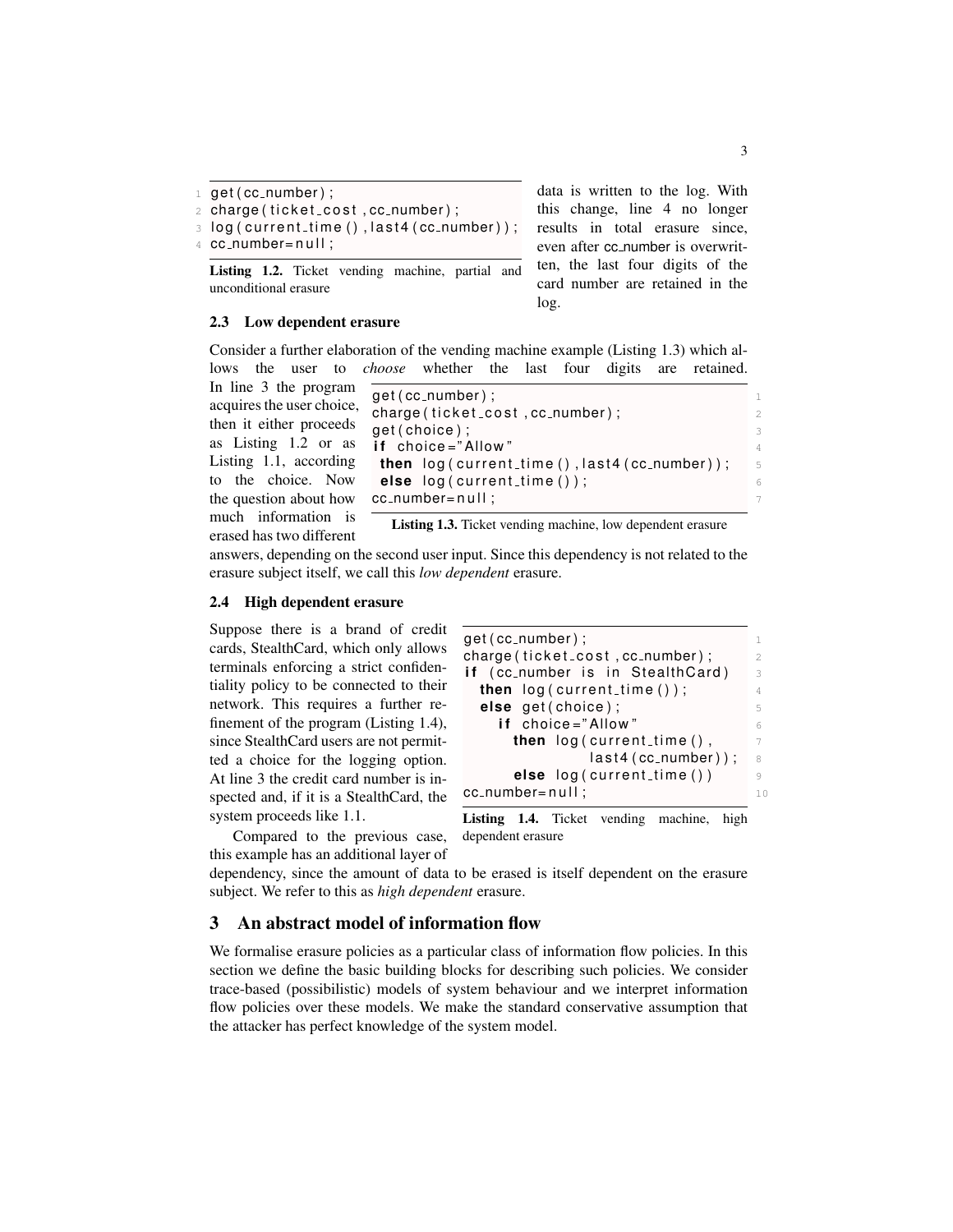### 3.1 Trace models

The behavioural "atom" in our framework is the *event* (in our examples this will typically be an input  $(2v)$  or output  $(2v)$  but internal computation steps can be modelled in the same way). Traces, ranged over by  $s, t, s_1, t_1$ , etc, are finite or countably infinite sequences of events. We write  $t.e$  for the trace  $t$  extended with event  $e$  and we write  $s.t$ for the concatenation of traces  $s$  and  $t$ . In what follows we assume given some set  $T$  of traces.

A *system* is considered to be a set  $S \subseteq T$  (the assumption is that S is the set of maximal traces of the system being modeled). Certain parts of system behaviour will be identified as the *subject* of our policies and we define these parts by a function  $\Phi$ :  $T \to D$ , for some set D (typically,  $\Phi$  will be a projection on traces). For a confidentiality property the subject might represent the secret that we are trying to protect (an input or a behaviour of a classified agent). For erasure the subject will be the input which is to be erased.

Given a system S, we denote by  $\Phi(S)$  the subset of D relevant for S:

$$
\Phi(S) = \{\Phi(t)|t \in S\}
$$

We call this the *subject domain* of  $S$ . Let  $Sys(V)$  be the set of all systems with subject domain  $V$ . Our flow policies will be specific to systems with a given subject domain.

#### 3.2 Equivalence relations and partitions

The essential component of a flow policy is a *visibility* policy which specifies how much an attacker should be allowed to learn about the subject of a system by observing its behaviour. Following a standard approach in the information flow literature – see, for example [18, 24] – we use equivalence relations for this purpose. A flow policy for systems in Sys(V) is  $R \in ER(V)$ , where  $ER(V)$  denotes the set of all equivalence relations on  $V$ . The intention is that attackers should not be able to distinguish between subjects which are equivalent according to  $R$ . An example is the "have the same last four digits" relation, specifying that the most an attacker should be allowed to learn is the last four digits of the credit card number (put another way, all cards with the same last four digits should look the same to the attacker).

In what follows we make extensive use of two key, well known facts about equivalence relations:

- The set of equivalence relations on  $V$ , ordered by inclusion of their defining sets of pairs, forms a complete lattice, with the identity relation (which we denote  $Id_V$ ) as the bottom element, and the total relation (which we denote  $\text{All}_V$ ) as the top.
- $-$  The set of equivalence relations on V is in one-one correspondence with the set of *partitions* of V, where each of the disjoint subsets making up a partition is an equivalence class of the corresponding equivalence relation. We write  $PT(V)$  for the set of all partitions of V. Given  $P \in PT(V)$ , we write  $\mathcal{E}(P)$  for the corresponding equivalence relation:  $v_1 \mathcal{E}(P)$   $v_2$  iff  $\exists X \in P.v_1, v_2 \in X$ . In the other direction, given  $R \in ER(V)$  and  $v \in V$  we write  $[v]_R$  for the R-equivalence class of  $v: [v]_R = \{v' \in V | v' \mathbb{R} \mid v\}$ . We write  $[R]$  for the partition corresponding to R:  $[R] = {\tilde{v}|_{R}|v \in V}.$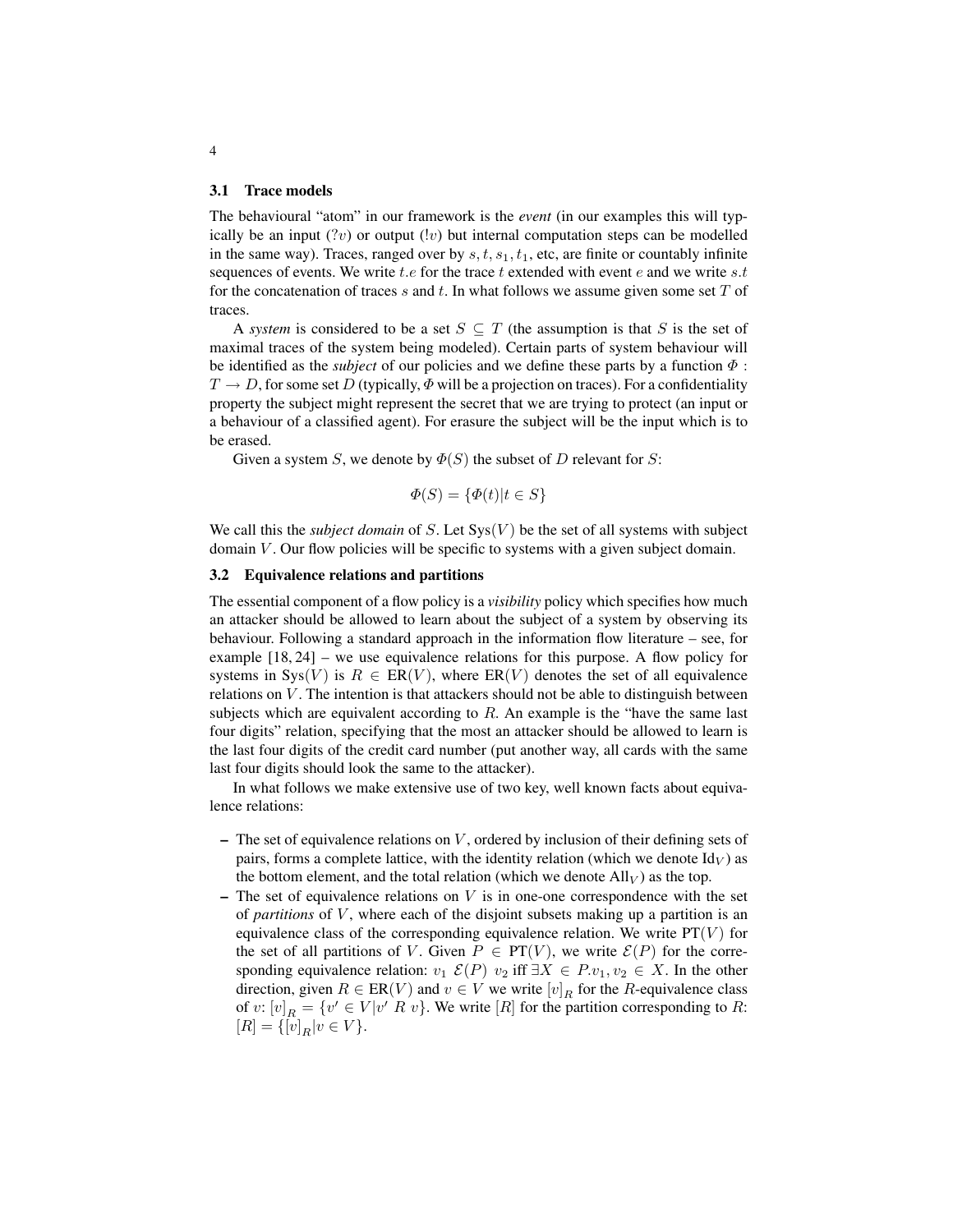In the current context, the significance of  $R_1 \subseteq R_2$  is that  $R_1$  is more discriminating ie has smaller equivalence classes - than  $R_2$ . Hence, as visibility policies,  $R_1$  is more permissive than  $R_2$ . The lattice operation of interest on  $ER(V)$  is *meet*, which is given by set intersection. Given a family of equivalence relations  $\{R_i\}_{i\in I}$ , we write their meet as  $\bigwedge_{i \in I} R_i$  (the least permissive equivalence relation which is nonetheless more permissive than each  $R_i$ ).

The order relation on partitions corresponding to subset inclusion on equivalence relations will be written  $\preceq_{ER}$ , thus  $[R_1] \preceq_{ER} [R_2]$  iff  $R_1 \subseteq R_2$ . We overload the above notation for meets of partitions in this isomorphic lattice:  $\bigwedge_{i \in I} P_i = [\bigwedge_{i \in I} \mathcal{E}(P_i)].$ 

#### 3.3 Attacker models and K-spaces

As discussed in the introduction, whether or not a system satisfies a policy will depend on what is observable to the attacker. We specify an *attacker model* as an equivalence relation on traces,  $A \in ER(T)$ . Note that this is a passive notion of attacker - attackers can observe but not interact with the system.

To compare what the attacker actually learns about the subject with what the visibility policy permits, we define, for each attacker observation  $O \in [A]$ , the corresponding *knowledge set*  $K_S(O) \subseteq V$ , which is the set of possible subject values which the attacker can deduce from making a given observation<sup>3</sup>:  $K_S(O) = \{ \Phi(t) | t \in O \cap S \}.$ 

The *K-space of A for* S, denoted  $\mathcal{K}_S(A)$ , is the collection of all the attacker's possible (ie non-empty) knowledge sets when observing  $S$ :

$$
\mathcal{K}_S(A) = \{ \mathbf{K}_S(O) | O \in [A], O \cap S \neq \emptyset \}
$$

**Lemma 1.** *Let*  $S \in Sys(V)$  *and*  $A \in ER(V)$ *. Then the K-space of A for* S covers V, by which we mean that every member of  $\mathcal{K}_{S}(A)$  is non-empty and  $\bigcup \mathcal{K}_{S}(A) = V$ .

From now on, for a given  $V$ , we use the term K-space to mean any collection of sets which covers  $V$ .

In the special case that a system's behaviour is a *function* of the subject, each Kspace will actually define an equivalence relation on  $V$ :

**Proposition 1.** *Say that*  $S \in Sys(V)$  *is* functional *just when, for all*  $t, t' \in S$ ,  $t \neq t' \Rightarrow$  $\Phi(t) \neq \Phi(t')$ . In this case, for all  $A \in ER(T)$ ,  $\mathcal{K}_S(A)$  partitions V.

When S is functional, the K-space  $\mathcal{K}_{S}(A)$ , being a partition, can be interpreted as the equivalence relation  $\mathcal{E}(\mathcal{K}_{S}(A))$ . So, in the functional case there is a straightforward way to compare a visibility policy with an attacker's K-space: we say that the policy  $R$ is satisfied just when  $R$  is more discriminating than this induced equivalence relation. Formally, when S is functional, S *satisfies* R for attacker A, written  $S \vdash_A R$ , just when  $R \subseteq \mathcal{E}(\mathcal{K}_S(A))$  or, equivalently:

$$
S \vdash_A R \text{ iff } [R] \preceq_{\text{ER}} \mathcal{K}_S(A) \tag{1}
$$

We now consider how to extend this definition to the general case, in which a system has other inputs apart from the policy subject.

<sup>3</sup> A more reasonable but less conventional terminology would be to call this an *uncertainty set*.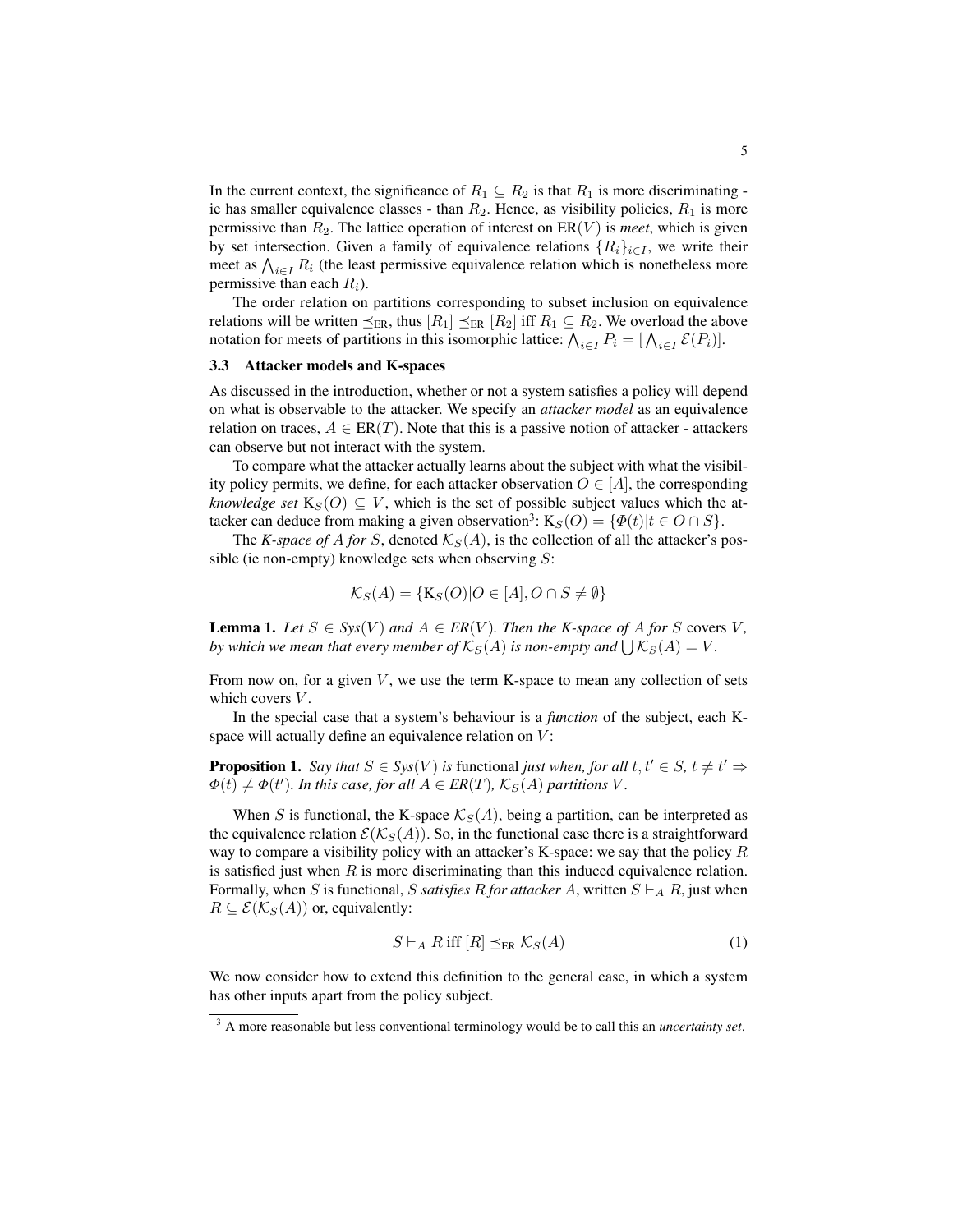### 3.4 Comparing K-Spaces: facts and queries

In general, a system's behaviour may depend on events which are neither part of the policy subject nor visible to the attacker. In this case, the attacker's knowledge of the subject need not be deterministic, resulting in a K-space which is not a partition. This raises the question: when is one K-space "more discriminating" than another?

Here we motivate a variety of orderings by considering some basic modes in which an attacker can use observations to make deductions about the subject of a system:

- Facts A fact F is just a set of values. A given knowledge set X *confirms fact* F just when  $X \subseteq F$ . Dually, X has uncertainty F when  $F \subseteq X$ . For example a fact of interest (to an attacker) might be the set of "Platinum" card numbers. In this case an observation might confirm to the attacker that a card is a Platinum card by also revealing exactly which platinum card it is. For a given K-space  $K$  we then say that
	- K *can confirm* F if there exists some  $X \in K$  such that X confirms F.
	- $-$  K *can have uncertainty* F if there exists some  $X \in K$  such that X has uncertainty F.
- Queries A query  $Q$  is also just a set of values. We say that a given knowledge set  $X$ *answers query* Q just when either  $X \subseteq Q$  or  $X \subseteq V \setminus Q$ . For a given K-space K we then say that
	- $− K$  *will answer*  $Q$  if for all  $X \in K$ ,  $X$  answers  $Q$ , and
	- *K can answer* Q if there exists some  $X \in K$  such that X answers Q.

In a possibilistic setting it is natural to focus on those "secrets" which it is *impossible* for a given system to reveal, where revealing a secret could mean either confirming a fact or answering a query. Two of the four K-space properties defined above have an immediate significance for this notion of secrecy:

- Say that S *keeps fact* F *secret from attacker* A iff there are no runs of S for which A's observation confirms F, ie iff:  $\neg(\mathcal{K}_S(A))$  can confirm F).
- Say that S *keeps query* Q *secret from attacker* A iff there are no runs of S for which A's observation answers Q, ie iff:  $\neg(\mathcal{K}_S(A))$  can answer Q).

The possibilistic secrecy significance of "has uncertainty" and "will answer" is not so clear. However, as we will show, we are able to define flow policies and a parameterized notion of policy satisfaction which behaves well with respect to all four properties.

Using the ability of a K-space to confirm facts and answer queries, we can order systems in different ways, where a "smaller" K-space (ie one lower down in the ordering) allows the attacker to make more deductions (and so the system may be regarded as less secure). Define the following orderings between K-spaces:

**Upper:**  $K_1 \preceq_U K_2$  iff  $\forall F.K_2$  can confirm  $F \Rightarrow K_1$  can confirm F. Note that  $K_1 \preceq_U$  $K_2$  iff  $K_2$  keeps more facts secret than  $K_1$ .

**Lower:**  $K_1 \preceq_L K_2$  iff  $\forall F.K_1$  can have uncertainty  $F \Rightarrow K_2$  can have uncertainty F. **Convex (Egli-Milner):**  $K_1 \preceq_{EM} K_2$  iff  $K_1 \preceq_U K_2 \wedge K_1 \preceq_L K_2$ .

**Can-Answer:**  $K_1 \preceq_{CA} K_2$  iff  $\forall Q.K_2$  can answer  $Q \Rightarrow K_1$  can answer Q. Note that  $K_1 \preceq_{\text{CA}} K_2$  iff  $K_2$  keeps more queries secret than  $K_1$ .

**Will-Answer:**  $K_1 \preceq_{\text{WA}} K_2$  iff  $\forall Q.K_2$  will answer  $Q \Rightarrow K_1$  will answer  $Q$ .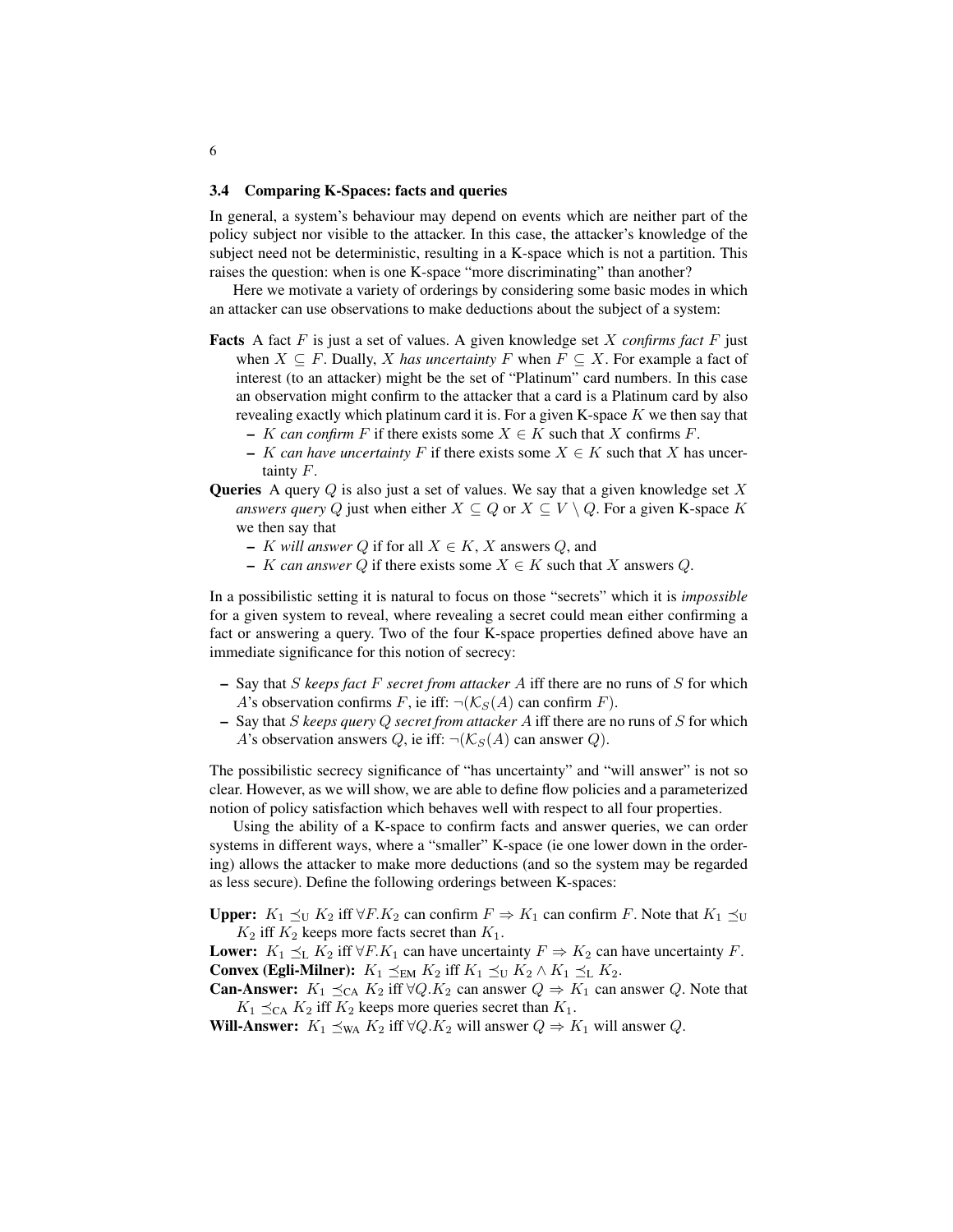It is straightforward to verify that these orders are reflexive and transitive, but not antisymmetric. The choice of names for the upper and lower orders is due to their correspondence with the powerdomain orderings [22]:

**Proposition 2.** 
$$
K_1 \preceq_U K_2 \text{ iff } \forall X_2 \in K_2. \exists X_1 \in K_1. X_1 \subseteq X_2
$$

$$
K_1 \preceq_L K_2 \text{ iff } \forall X_1 \in K_1. \exists X_2 \in K_2. X_1 \subseteq X_2
$$

We can compare the K-space orders 1) unconditionally, 2) as in the case of policy satisfaction, when we are comparing a partition with a K-space, and, 3) when the Kspaces are both partitions, yielding the following results:

**Proposition 3.** *1.*  $\preceq_{EM} \subsetneq \preceq_L \subsetneq \preceq_{WA} and \preceq_{EM} \subsetneq \preceq_U \subsetneq \preceq_{CA}$ .

- 2. Additionally, when P is a partition:  $P \preceq_{CA} K \Rightarrow P \preceq_{WA} K$  (the reverse implica*tion does not hold in general).*
- *3.*  $\leq_{ER}$ ,  $\leq_{EM}$ ,  $\leq_L$ , and  $\leq_{WA}$  all coincide on partitions. Furthermore, when  $P_1$  and  $P_2$ *are partitions:*  $P_1 \preceq_{ER} P_2 \Rightarrow P_1 \preceq_{U} P_2 \Rightarrow P_1 \preceq_{CA} P_2$  *(the reverse implications do not hold in general).*

These orderings give us a variety of ways to extend the definition of policy satisfaction from functional systems (Equation 1) to the general case. The choice will depend on the type of security condition (eg protection of facts versus protection of queries) which we wish to impose.

## 4 The policy hierarchy

We specify a three-level hierarchy of erasure policy types. All three types of policy use a structured collection of equivalence relations on the subject domain to define what information should be erased. A key design principle is that, whenever a policy permits part of the erasure subject to be retained, this should be *explicit*, by which we mean that it should be captured by the conjunction of the component equivalence relations.

For each type of policy, we define a satisfaction relation, parameterized by a choice of K-space ordering  $o \in \{U, L, EM, CA, WA\}.$ 

Assume a fixed policy subject function  $\Phi: T \to D$ . Given a subset  $V \subseteq D$ , let  $T_V = \{t \in T | \Phi(t) \in V\}$ . Note that if S belongs to Sys(V) then  $S \subseteq T_V$ .

## Type 0 policies

Type 0 policies allow us to specify *unconditional* erasure, corresponding to the two examples shown in Section 2 in Listings 1.1 and 1.2.

A Type 0 erasure policy is just a visibility policy. We write Type- $0(V)$  for the set of all Type 0 policies for systems in Sys(V) (thus Type- $0(V) = ER(V)$ ). The definition of satisfaction for a given attacker model  $A$  and system  $S$  uses a K-space ordering (specified by parameter o) to generalise the satisfaction relation of Equation 1 to arbitrary (ie not-necessarily functional) systems:

$$
S\vdash_A^o R \text{ iff } [R]\preceq_\mathrm{o} \mathcal{K}_S(A)
$$

For functional systems note that, by Proposition 3, choosing  $o$  to be any one of  $EM$ ,  $L$ or  $WA$  yields a notion of satisfaction equivalent to Equation 1, while  $U$  and  $CA$  yield strictly weaker notions.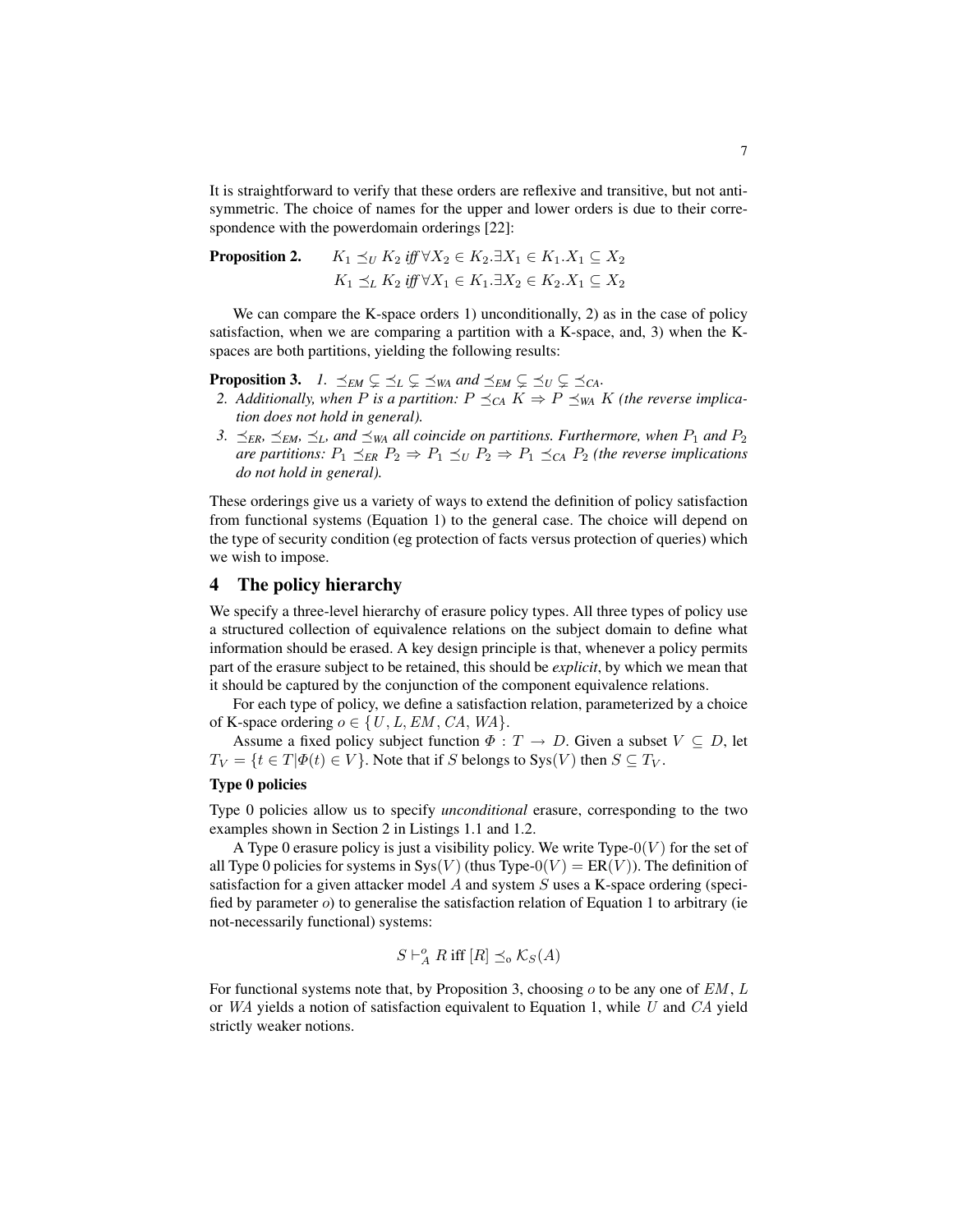*Example*. Consider the example in Listing 1.2. The subject domain is CC, the set of all credit card numbers, and (since the erasure subject is the initial input) the subject function is the first projection on traces. The policy we have in mind for this system is that it should erase all but the last four digits of the credit card number. We extend this example so that it uses a method call erased() to generate an explicit output event  $\eta$  (signalling that erasure should have taken place) followed by a dump of the program memory (thus revealing all retained information to a sufficiently strong attacker).

```
1 get ( cc_number ) :
```

```
2 charge (ticket_cost, cc_number);
```

```
3 log ( current_time ( ), last4 (cc_number ) );
```

```
4 cc_number=null;
```

```
5 erased ();
```

```
6 dump();
```
Listing 1.5. Ticket vending machine, partial and unconditional erasure: extended

If we restrict attention to systems (such as this one) where each run starts by inputting a credit card number and eventually outputs the erasure signal exactly once, we can assume a universe of traces T such that all  $t \in T$  have the form  $t = ?cc.s.\eta.s'$ , where s, s' are sequences not including  $\eta$ . Let S be

the trace model for the above system. The required visibility policy is the equivalence relation  $LA \in ER(CC)$  which equates any two credit card numbers sharing the same last four digits. An appropriate attacker model is the attacker who sees nothing before the erasure event and everything afterwards. Call this the *simple erasure attacker*, denoted AS:

$$
AS = \{(t_1, t_2) \in T \times T | \exists s_1, s_2, s_3, t_1 = s_1.\eta.s_3 \land t_2 = s_2.\eta.s_3\}
$$

Informally, it should be clear that, for each run of the system, AS will learn the last four digits of the credit card which was input, together with some other log data (the transaction time) which is independent of the card number. Thus the knowledge set on a run, for example, where the card number ends 7016, would be the set of all card numbers ending 7016. The K-space in this example will actually be exactly the partition [L4], hence S does indeed satisfy the specified policy:  $S \vdash_{AS}^{\circ} L4$  for all choices of o. From now on, we write just  $S \vdash_A R$  to mean that it holds for all choices of ordering (or, equivalently, we can consider  $\vdash_A$  to be shorthand for  $\vdash_A^{EM}$ , since EM is the strongest ordering).

### Type 1 policies

Type 1 policies allow us to specify "low dependent" erasure (Section 2, Listing 1.3), where different amounts may be erased on different runs, but where the erasure condition is independent of the erasure subject itself.

For systems in Sys(V) the erasure condition is specified as a partition  $P \in PT(T_V)$ . This is paired with a function  $f : P \to Type-0(V)$ , which associates a Type 0 policy with each element of the partition. Since the domain of  $f$  is determined by the choice of  $P$ , we use a dependent type notation to specify the set of all Type 1 policies:

Type-1(V) = 
$$
\langle P : PT(T_V), P \rightarrow ER(V) \rangle
$$

Because we want to allow only low dependency - ie the erasure condition must be independent of the erasure subject - we require that  $P$  is *total for*  $V$ , by which we mean:

$$
\forall X \in P.\Phi(X) = V
$$

#### 8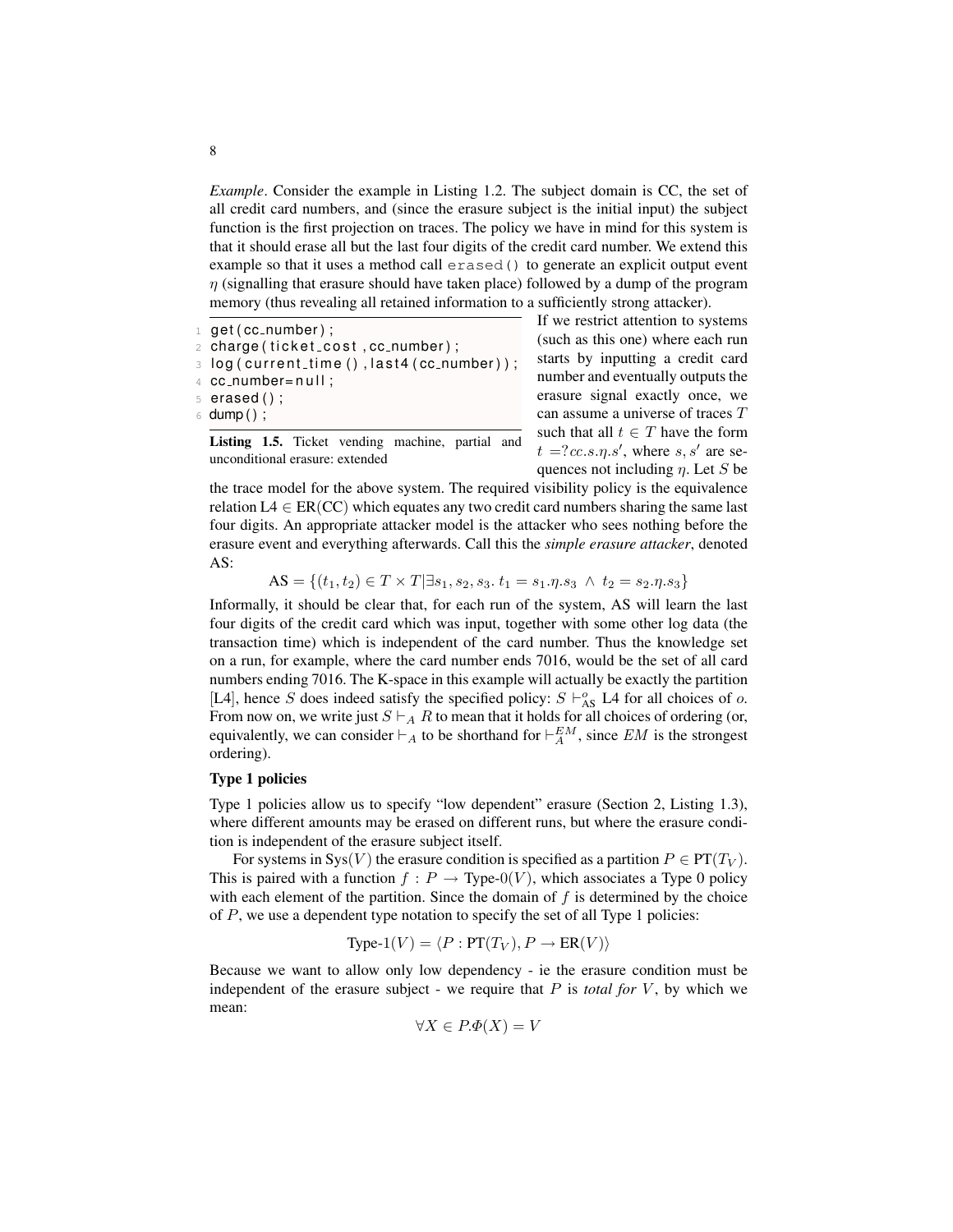This means that knowing the value of the condition will not in itself rule out any possible subject values. To define policy satisfaction we use the components  $X \in P$  to partition a system S into disjoint sub-systems  $S \cap X$  and check both that each sub-system is defined over the whole subject domain  $V$  (again, to ensure low dependency) and that it satisfies the Type 0 policy for sub-domain X. So, for a Type 1 policy  $\langle P, f \rangle \in \text{Type-1}(V)$ , an attacker model A, and system  $S \in Sys(V)$ , satisfaction is defined thus:

$$
S\vdash_A^o \langle P,f\rangle \text{ iff } \forall X\in P.S_X\in \text{Sys}(V)\wedge S_X\vdash_A^o f X
$$

where  $S_X = S \cap X$ .

*Example*. Consider the example of Listing 1.3 extended with an erasure signal followed by a memory dump (as in our discussion of Type 0 policies above). Let  $S$  be the system model for the extended program. We specify a conditional erasure policy where the condition depends solely on the user choice. The erasure condition can be formalised as the partition Ch  $\in PT(T)$  with two parts, one for traces where the user answers "Allow" (which we abbreviate to a) and one for traces where he doesn't:  $Ch = \{Y, \overline{Y}\}\,$ where  $Y = \{t \in T | \exists s, s_1, s_2, t = s \cdot a \cdot s_1 \cdot n \cdot s_2\}$  and  $\overline{Y} = T \setminus Y$ . For runs falling in the Y component, the intended visibility policy is L4, as in the Type 0 example above. For all other runs, the intended policy is  $\text{All}_{CC}$ , specifying complete erasure. The Type 1 policy is thus  $\langle Ch, g \rangle$  where  $g : Ch \to ER(CC)$  is given by:

$$
g(X) = \begin{cases} \text{L4 if } X = Y \\ \text{All if } X = \overline{Y} \end{cases}
$$

Intersecting Y and  $\overline{Y}$ , respectively, with the system model S gives disjoint sub-systems  $S_Y$  (all the runs in which the user enters "Allow" to permit retention of the last four digits) and  $S_{\overline{Y}}$  (all the other runs). Since the user's erasure choice is input independently of the card number, it is easy to see that both sub-systems are in Sys(CC), that  $S_Y \vdash_{AS}$ L4, and  $S_{\overline{Y}} \vdash_{AS}$  All. Thus  $S \vdash_{AS} \langle Ch, g \rangle$ .

The following theorem establishes that our "explicitness" design principle is realised by Type 1 policies:

**Theorem 1.** Let  $\langle P, f \rangle \in Type-1(V)$  and  $S \in Sys(V)$  and  $A \in ER(T)$ . Let  $o \in$  $\{U, L, EM, CA, WA\}$ . If  $S \vdash_A^o \langle P, f \rangle$  then:

$$
[\bigwedge_{X\in P} (f\ X)] \preceq_o \mathcal{K}_S(A)
$$

#### Type 2 policies

Type 2 policies are the most flexible policies we consider, allowing dependency on both the erasure subject and other properties of a run.

Recall the motivating example from Section 2 (Listing 1.4) in which credit card numbers in a particular set StealthCard  $\subseteq$  CC are always erased, while the user is given some choice for other card numbers. In this example, the dependency of the policy on the erasure subject can be modelled by the partition  $HC = \{StealthCard\}$ . For each of these two cases, we can specify sub-policies which apply only to card numbers in the corresponding subsets. Since these sub-policies do not involve any further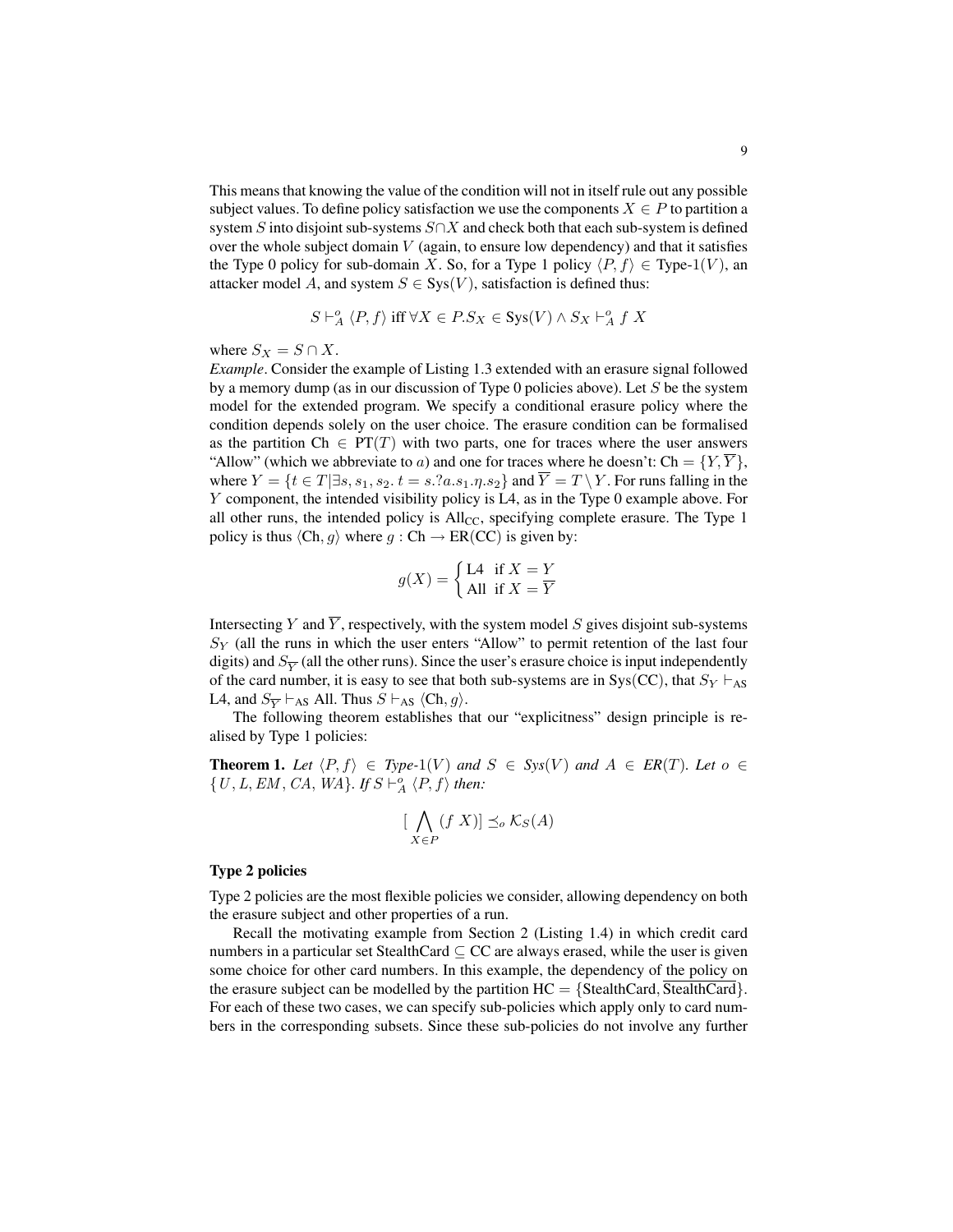dependence on the erasure subject, they can both be formulated as Type 1 policies for their respective sub-domains. In general then, we define the Type 2 policies as follows:

Type-2(V) = 
$$
\langle Q : PT(V), W : Q \rightarrow Type-1(W) \rangle
$$

To define satisfaction for Type 2 policies, we use the components  $W \in Q$  to partition a system  $S$  into sub-systems (unlike the analogous situation with Type 1 policies, we cannot intersect S directly with  $W$ ; instead, we intersect with  $T_W$ ). To ensure that the *only* dependency on the erasure subject is that described by Q, we require that each sub-system  $S \cap T_W$  is defined over the whole of the subject sub-domain W. So, for a Type 2 policy  $\langle Q, g \rangle \in \text{Type-2}(V)$ , an attacker model A, and system  $S \in \text{Sys}(V)$ , satisfaction is defined thus:

$$
S\vdash_A^o \langle Q, g\rangle \text{ iff } \forall W \in Q.S_W \in \text{Sys}(W) \land S_W \vdash_A^o g W
$$

where  $S_W = S \cap T_W$ .

To state the appropriate analogue of Theorem 1 we need to form a conjunction of all the component parts of a Type 2 policy:

- In the worst case, the attacker will be able to observe which of the erasure cases specified by Q contains the subject, hence we should conjoin the corresponding equivalence relation  $\mathcal{E}(Q)$ .
- Each Type 1 sub-policy determines a worst case equivalence relation, as defined in Theorem 1. To conjoin these relations, we must first extend each one from its subdomain to the whole domain, by appending a single additional equivalence class comprising all the "missing" elements: given  $W \subseteq V$  and  $R \in ER(W)$ , define  $R^{\dagger} \in ER(V)$  by  $R^{\dagger} = R \cup All_{V \setminus W}$ .

**Theorem 2.** Let  $\langle Q, g \rangle \in Type-2(V)$  and  $S \in Sys(V)$  and  $A \in ER(T)$ *. For any Type 1 policy*  $\langle P, f \rangle$ , let  $R_{\langle P, f \rangle} = \bigwedge_{X \in P} (f \ X)$ . Let  $o \in \{U, L, EM, CA, WA\}$ . If  $S\vdash_A^o \langle Q,g\rangle$  *then:* 

$$
[\mathcal{E}(Q) \wedge \bigwedge_{W \in Q} R^{\dagger}_{(g\ W)}] \preceq_o \mathcal{K}_S(A)
$$

#### 4.1 Varying the attacker model

The hierarchy deals with erasure policies independently of any particular attacker model. Here we make some brief remarks about modelling attackers. Let us take the example of the erasure notion studied in [16] where the systems are simple imperative programs involving IO on public and secret channels. Then the *implicit* attacker model in that work is unable to observe any IO events prior to the erasure point, and is able to observe just the public inputs and outputs thereafter. (We note that [16] also considers a policy *enforcement* mechanism which uses a stronger, state-based non-interference property.)

```
1 get (data);
```

```
2 get ( key ) ;
3 data := data XOR key
```

```
4 key := null;
```

```
5 erased ();
```

```
6 output ( data ) ;
```
Now consider the example of the one-time pad described in the introduction, codified in Listing 1.6. Let system  $S$  be the set of traces modelling the possible runs of the program and let the subject be the first input in each trace. For the simple erasure attacker  $AS$  (Section 4), unable to observe the key provided in line 2, the

10

Listing 1.6. Key Erasure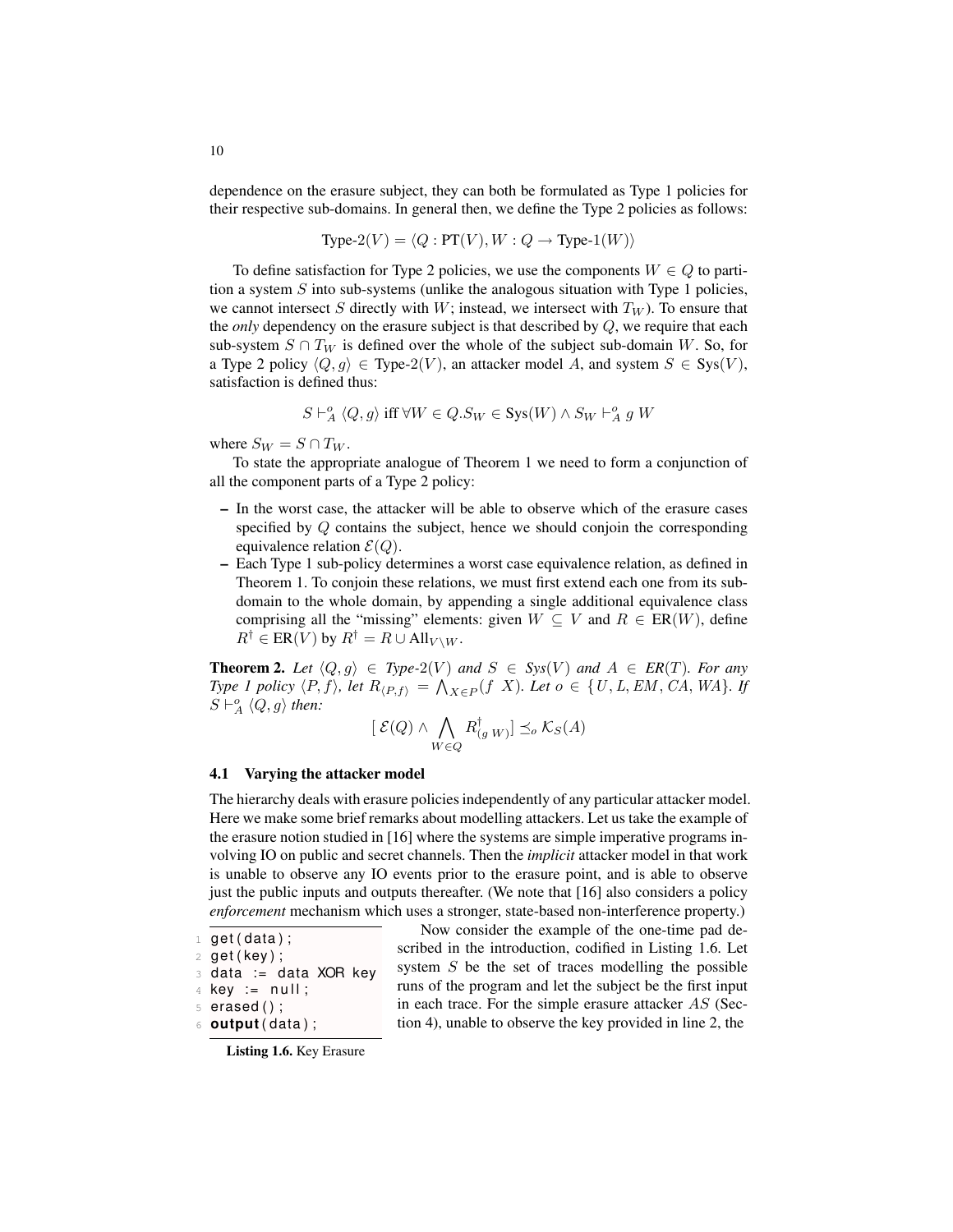K-space will be  $\{V\}$  = [All], hence  $S \vdash_{AS}$  All. This is because the value of data in the output does not inform the attacker about the initial value. On the other hand, the attacker who can also observe the key learns everything about the data from its encrypted value.<sup>4</sup> So for this stronger attacker, using encryption to achieve erasure does not work, and indeed policy satisfaction fails for this particular system.

If the attacker is strengthened even further, we arrive at a point where *no* system will be able to satisfy the policy. Intuitively, if an attacker can see the erasure subject itself (or, more specifically, more of the erasure subject than the policy permits to be retained) no system will be able to satisfy the policy. In general, we say that a policy  $p$ with subject domain V (where p may be of any of Types 0,1,2) is *weakly* o*-compatible* with attacker model A iff there exists  $S \in \text{Sys}(V)$  such that  $S \vdash_A^{\circ} p$  (we call this weak compatibility because it assumes that all  $S \in Sys(V)$  are of interest but in general there will be additional constraints on the admissible systems). Clearly, to be helpful as a sanity check on policies we need something a little more constructive than this. For the special case of Type 0 policies and the upper ordering we have the following characterisation:

**Lemma 2.** R is weakly U-compatible with A iff  $\forall v \in V \exists O \in [A]. [v]_B \subseteq \Phi(O)$ .

Deriving analogues of this result (or at least sufficient conditions) of more general applicability remains a subject for further work.

Finally, we note that, while our main aim has been to specify erasure policies, by varying the attacker model appropriately, we can specify quite general informationflow properties, not just erasure policies. For example, by classifying events into High and Low and defining the attacker who sees only Low events, we can specify noninterference properties.

## 5 Related work

We consider related work both directly concerned with erasure and more generally with knowledge based approaches to information flow policies.

Erasure The information-flow perspective on erasure was introduced by Chong and Myers [7] and was studied in combination with confidentiality and declassification. Their semantics is based on an adaptation of two-run noninterference definitions, and does not have a clear attacker model. They describe conditional erasure policies where the condition is independent of the data to be erased. Although this appears similar to Type 1 policies (restricted to total erasure), it is more accurately viewed as a form of Type 0 policy in which the condition defines the point in the trace from which the attacker begins observation.

The present paper does not model the behaviour of the user who interacts with an erasing system. This was studied in [14] for one particular system and attacker model. We believe that it would be possible to extend the system model with a user-strategy parameter (see [27, 21, 21] which consider explicit models of user strategies). Neither do we consider here the verification or enforcement of erasure policies; for specific

<sup>&</sup>lt;sup>4</sup> Note, however, that we cannot model the fact that certain functions are not (easily) invertible, so our attackers are always endowed with unbounded computational power.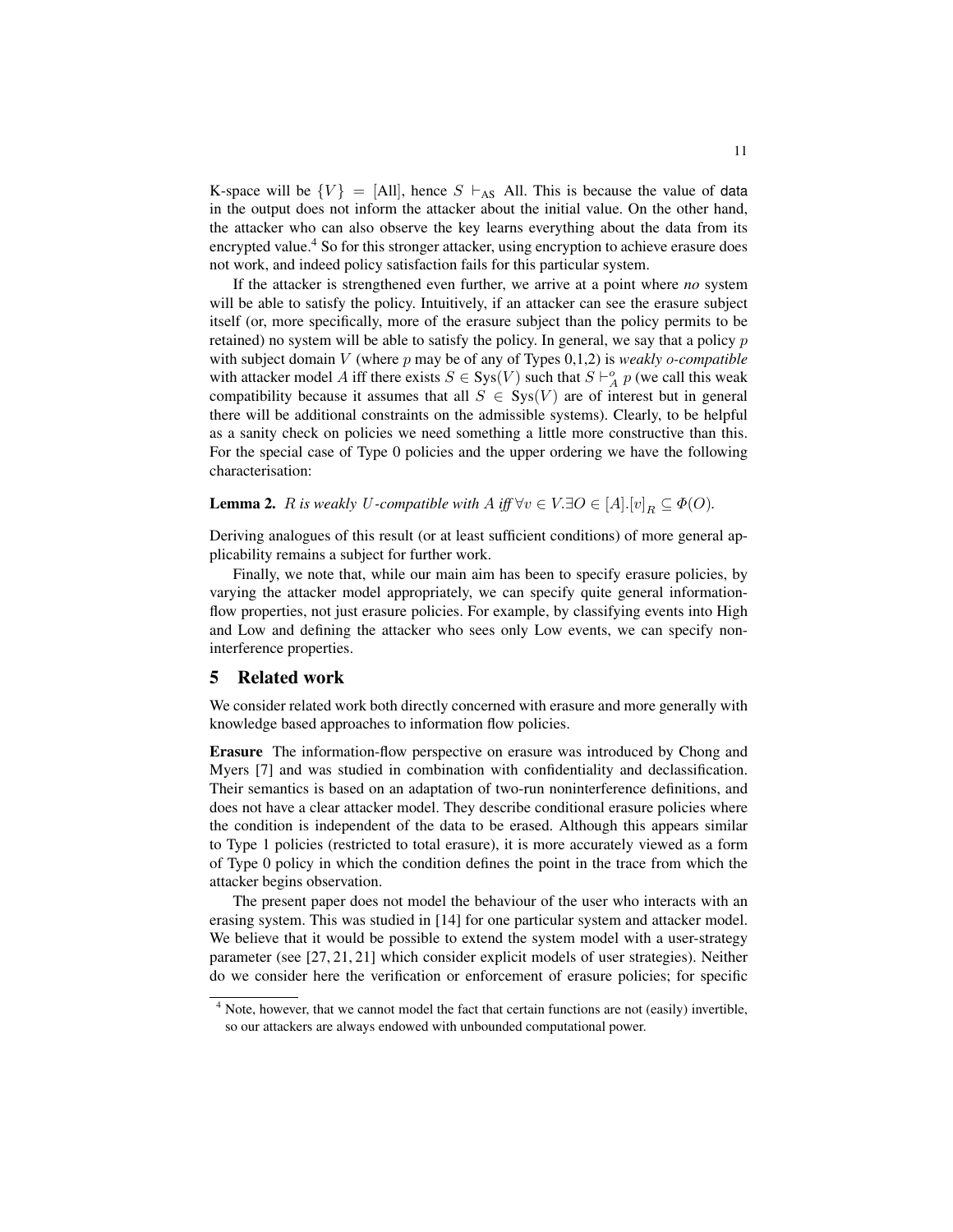systems and attacker models this has been studied in a programming language context in [16, 8, 9, 13, 20].

Knowledge based approaches Our use of knowledge sets was inspired by Askarov and Sabelfeld's *gradual release* definitions [2]. This provides a clear attacker-oriented perspective on information-flow properties based on what an attacker can deduce about a secret after making observations. A number of recent papers have followed this approach to provide semantics for richer information flow properties, e.g. [4, 5]. Our use of knowledge sets to build a K-space, thus generalising the use of equivalence relations/partitions, is new. The use of partitions in expressing a variety of information flow properties was studied in early work by Cohen [10]. The use of equivalence relations and more generally partial equivalence relations as models for information and information flow was studied in [18] and resp. [24].

Recent work [3] uses an epistemic temporal logic as a specification language for information flow policies. Formulae are interpreted over trace-based models of programs in a simple sequential while language (without input actions), together with an explicit observer defined via an observation function on traces. Our work looks very similar in spirit to [3], though this requires further investigation, and it appears that our modeling capabilities are comparable. The use of temporal logic in [3] is attractive, for example because of the possibility of using off the shelf model-checking tools. However, our policy language allows a more intuitive reading and clear representation of the information leakage.

Alur *et al* [1], study preservation of secrecy under refinement. The information flow model of that work bears a number of similarities with the present work. Differences include a more concrete treatment of traces, and a more abstract treatment of secrets. As here, equivalence relations are used to model an attacker's observational power, while knowledge models the ability of an attacker to determine the value of trace predicates. Their core definition of secrecy coincides with what we call secrecy of queries (viz, negation of "can answer"), although they do not consider counterparts to our other knowledge-based properties.

Abstract Non-Interference Abstract Non-Interference [15] has strong similarities with our use of K-spaces. In abstract non-interference, *upper closure operators* (uco's) are used to specify non-interference properties. The similarities with the current work become apparent when a uco is presented as a *Moore family*, which may be seen as a K-space closed under intersection.

[15] starts by defining the intuitive notion of *narrow* abstract non-interference (NANI) parameterized by two upper closure operators  $\eta$  (specifying what the attacker can observe of low inputs) and  $\rho$  (ditto low outputs). A weakness of NANI is that it suffers from "deceptive flows", whereby a program failing to satisfy NANI might still be noninterfering. From our perspective, the deceptive flows problem arises because  $\eta$  fails to distinguish between what an attacker can *observe* of low inputs and what he should be allowed to *deduce* about them (ie, everything). Since we specify the attacker model independently from the flow policy, the deceptive flows problem does not arise for us.

The deceptive flows problem is addressed in [15] by defining a more general notion of abstract non-interference (ANI) which introduces a third uco parameter  $\phi$ . The definition of ANI adapts that of NANI by lifting the semantics of a program to an abstract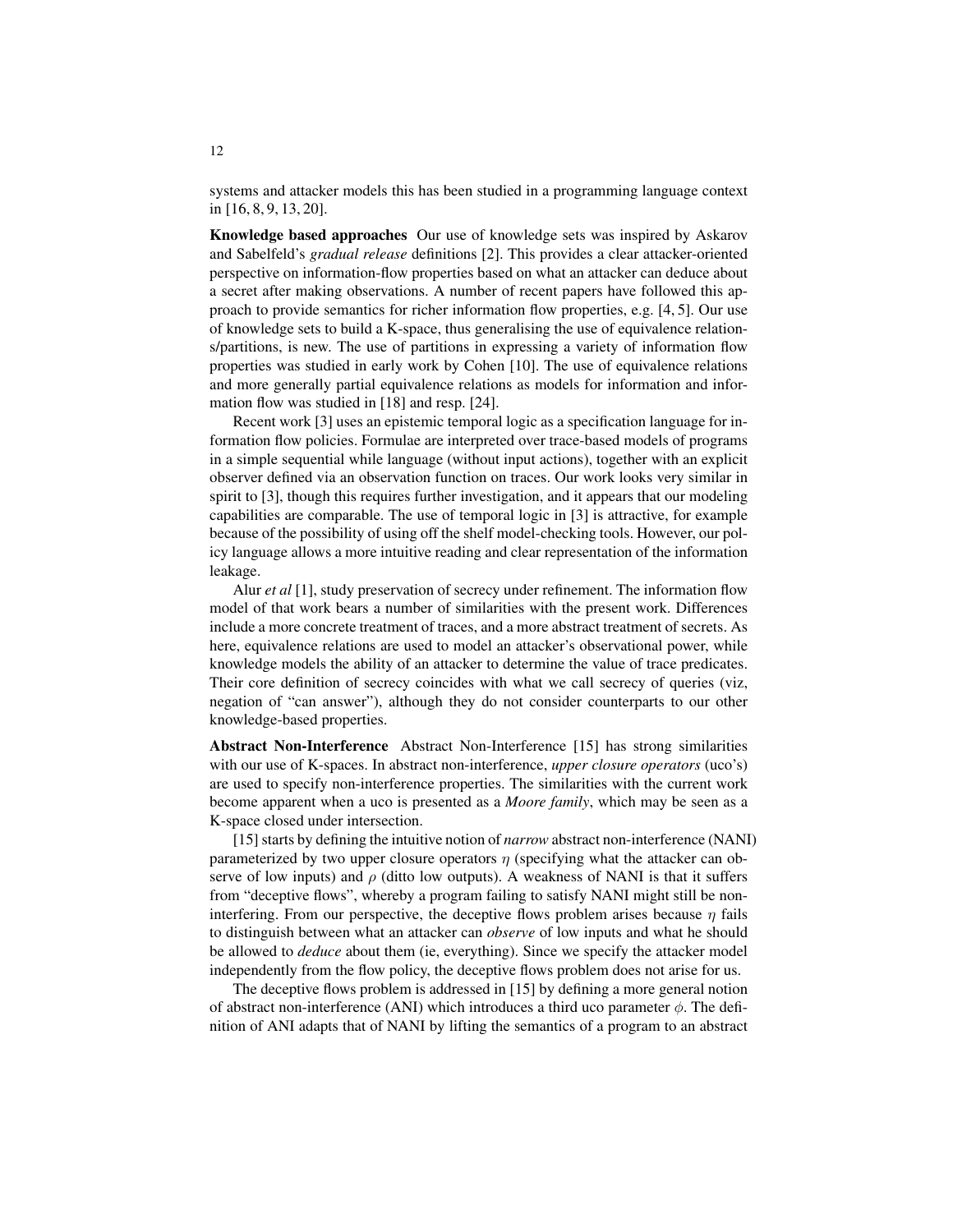version in which low inputs are abstracted by  $\eta$  and high inputs by  $\phi$ . A potential criticism of this approach is that an intuitive reading is not clear, since it is based on an abstraction of the original program semantics. On the other hand, being based on Abstract Interpretation [12, 11], abstract non-interference has the potential to leverage very well developed theory and static analysis algorithms for policy checking and enforcement. It would therefore be useful to explore the connections further and to attempt an analysis of the ANI definitions (see also additional variants in [19]) relating them to more intuitive properties based on knowledge sets. A starting point could be [17] which provides an alternative characterisation of NANI using equivalence relations.

Provenance A recent abstract model of *information provenance* [6] is built on an information-flow foundation and has a number of similarities with our model, including a focus on an observer model as an equivalence relation, and a knowledge-based approach described in terms of queries that an observer can answer. Provenance is primarily concerned with a providing *sufficient* information to answer provenance-related questions. In secrecy and erasure one is concerned with *not* providing more than a certain amount.

## 6 Conclusions and further work

We have presented a rich, knowledge-based abstract framework for erasure policy specification, taking into account both quantitative and conditional aspects of the problem. Our model includes an explicit representation of the attacker. The knowledge-based approach guarantees an intuitive understanding of what it means for an attacker to deduce some information about the secret, and for a policy to provide an upper bound to these deductions.

Our work so far suggests a number of possible extensions:

- Develop a logic defined on traces, both to support policy definition and to give the basis for an enforcement mechanism (as is done in [3]).
- Model multilevel erasure, based on the fact the attacker might perform observations up-to a certain level in the security lattice. It would be interesting to investigate different classes of such attackers and to analyse their properties.
- Generalise policy specifications to use K-spaces in place of equivalence relations. This would allow specification of disjunctive policies such as "reveal the key or the ciphertext, but not both". Non-ER policies may also be more appropriate for protection of facts, rather than queries, since ER's are effectively closed under complementation and so cannot reveal a fact without also revealing its negation (for example, we may be prepared to reveal "not HIV positive" to an insurance company, but not the negation of this fact).
- Other, more ambitious ideas, concern extending the scope of the approach along the following key *dimensions* (defined in the same spirit as [25]):
	- What: Our model is possibilistic but it is well known that possibilistic security guarantees can be very weak when non-determinism is resolved probabilistically (see the example in Section 5 of [23]). A probabilistic approach would be more expressive and provide stronger guarantees.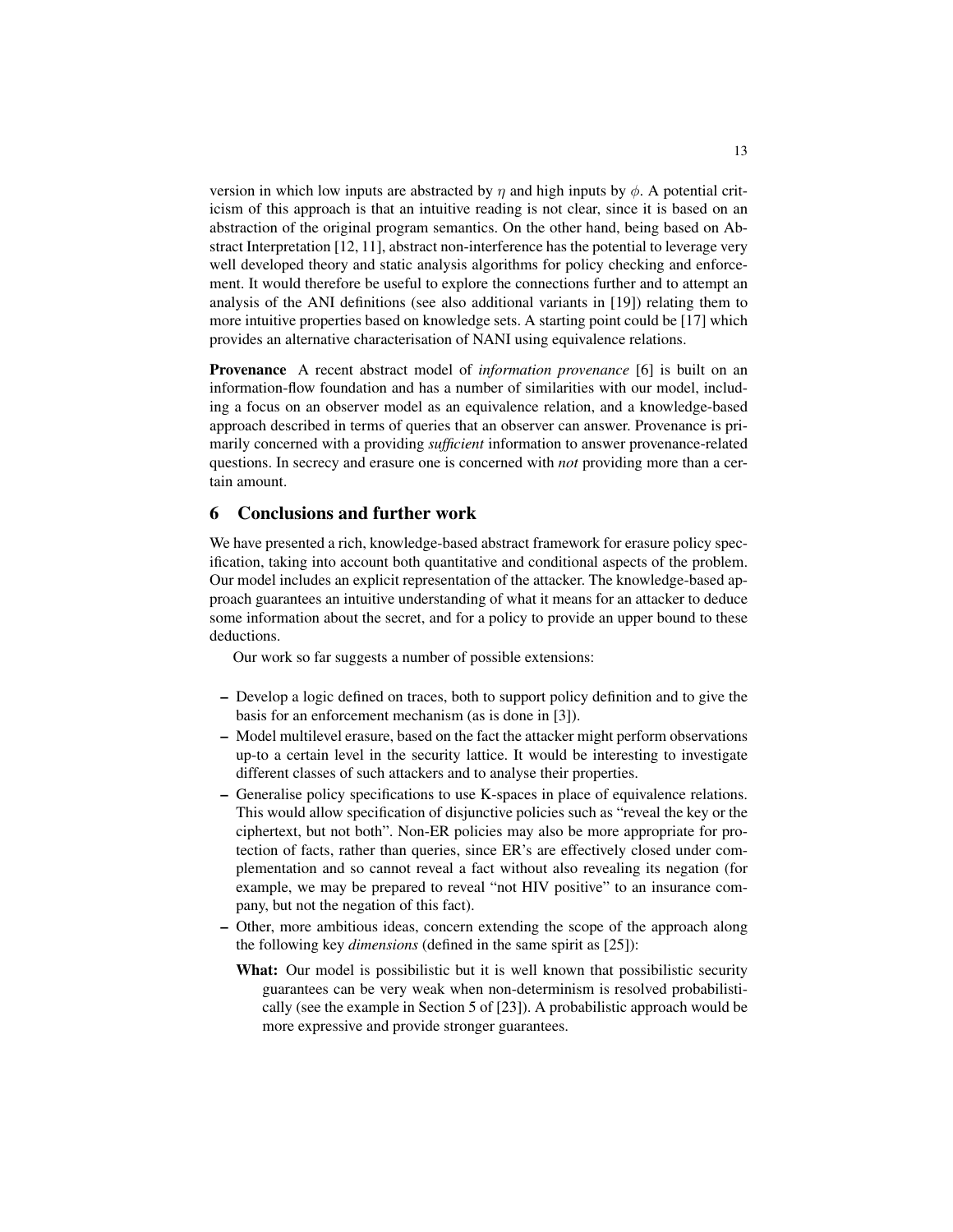- When: Our policies support history-based erasure conditions but many scenarios require reasoning about the future ("erase this account in 3 weeks"). This would require a richer semantic setting in which time is modelled more explicitly.
- Who: We do not explicitly model the user's behaviour but it is implicit in our possibilistic approach that the user behaves non-deterministically and, in particular, that later inputs are chosen independently of the erasure subject. Modelling user behaviour explicitly would allow us to relax this assumption (which is not realistic in all scenarios) and also to model active attackers.

### **References**

- 1. Alur, R., Zdancewic, S.: Preserving secrecy under refinement. In: Proc. of the 33rd Internat. Colloq. on Automata, Languages and Programming (ICALP 06), volume 4052 of Lecture Notes in Computer Science. pp. 107–118. Springer-Verlag (2006)
- 2. Askarov, A., Sabelfeld, A.: Gradual release: Unifying declassification, encryption and key release policies. In: Proceedings of the 2007 IEEE Symposium on Security and Privacy. pp. 207–221. SP '07, IEEE Computer Society, Washington, DC, USA (2007), http://dx. doi.org/10.1109/SP.2007.22
- 3. Balliu, M., Dam, M., Le Guernic, G.: Epistemic temporal logic for information flow security. In: ACM SIGPLAN Sixth Workshop on Programming Languages and Analysis for Security (June 2011)
- 4. Banerjee, A.: Expressive declassification policies and modular static enforcement. In: In Proc. IEEE Symp. on Security and Privacy. pp. 339–353 (2008)
- 5. Broberg, N., Sands, D.: Flow-sensitive semantics for dynamic information flow policies. In: ACM SIGPLAN Fourth Workshop on Programming Languages and Analysis for Security (PLAS 2009). ACM (June 15 2009)
- 6. Cheney, J.: A formal framework for provenance security. In: The 24th IEEE Computer Security Foundations Symposium (june 2011)
- 7. Chong, S., Myers, A.: Language-based information erasure. Computer Security Foundations, 2005. CSFW-18 2005. 18th IEEE Workshop pp. 241–254 (June 2005)
- 8. Chong, S.: Expressive and Enforceable Information Security Policies. Ph.D. thesis, Cornell University (Aug 2008)
- 9. Chong, S., Myers, A.C.: End-to-end enforcement of erasure and declassification. In: CSF. pp. 98–111. IEEE Computer Society (2008)
- 10. Cohen, E.S.: Information transmission in sequential programs. In: DeMillo, R.A., Dobkin, D.P., Jones, A.K., Lipton, R.J. (eds.) Foundations of Secure Computation, pp. 297–335. Academic Press (1978)
- 11. Cousot, P.: Semantic foundations of program analysis. In: Muchnick, S., Jones, N. (eds.) Program Flow Analysis: Theory and Applications, chap. 10, pp. 303–342. Prentice-Hall, Inc., Englewood Cliffs, New Jersey (1981)
- 12. Cousot, P., Cousot, R.: Abstract interpretation: A unified lattice model for static analysis of programs by construction or approximation of fixpoints. In: Proc. ACM Symp. on Principles of Programming Languages. pp. 238–252 (Jan 1977)
- 13. Del Tedesco, F., Russo, A., Sands, D.: Implementing erasure policies using taint analysis. In: Aura, T. (ed.) The 15th Nordic Conference in Secure IT Systems. LNCS, Springer Verlag (October 2010)
- 14. Del Tedesco, F., Sands, D.: A user model for information erasure. In: SECCO. pp. 16–30 (2009)
- 15. Giacobazzi, R., Mastroeni, I.: Abstract non-interference: Parameterizing non-interference by abstract interpretation. In: Proc. ACM Symp. on Principles of Programming Languages. pp. 186–197 (Jan 2004)

14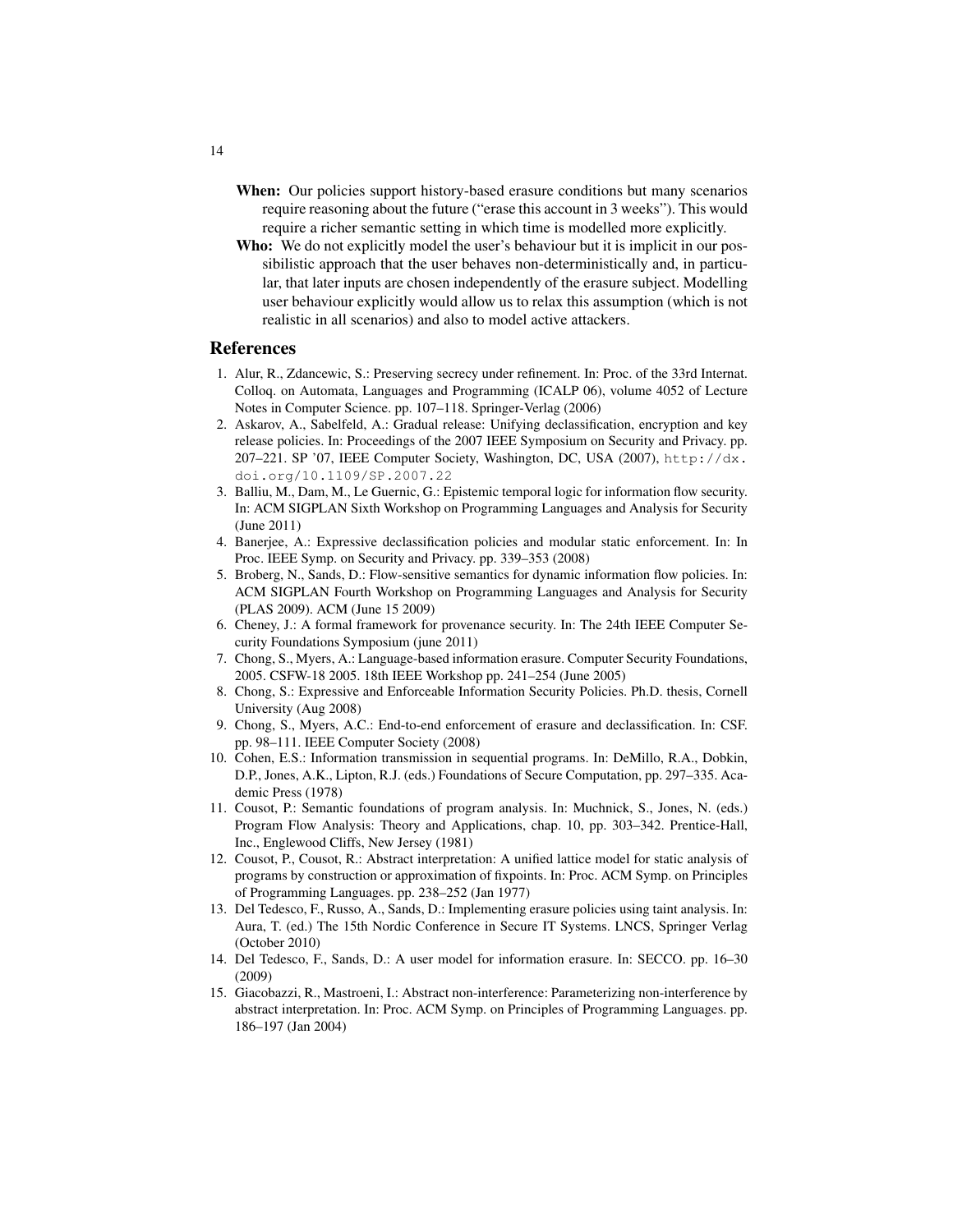- 16. Hunt, S., Sands, D.: Just forget it the semantics and enforcement of information erasure. In: Programming Languages and Systems. 17th European Symposium on Programming, ESOP 2008. pp. 239–253. No. 4960 in LNCS, Springer Verlag (2008)
- 17. Hunt, S., Mastroeni, I.: The per model of abstract non-interference. In: Static Analysis, 12th International Symposium, SAS 2005, London, UK, September 7-9, 2005, Proceedings. Lecture Notes in Computer Science, vol. 3672, pp. 171–185. Springer (2005)
- 18. Landauer, J., Redmond, T.: A lattice of information. In: Proc. IEEE Computer Security Foundations Workshop. pp. 65–70 (Jun 1993)
- 19. Mastroeni, I.: On the rôle of abstract non-interference in language-based security. In: APLAS. Lecture Notes in Computer Science, vol. 3780, pp. 418–433. Springer (2005)
- 20. Nanevski, A., Banerjee, A., Garg, D.: Verification of information flow and access control policies with dependent types. In: Proc. IEEE Symp. on Security and Privacy (2011)
- 21. O'Neill, K.R., Clarkson, M.R., Chong, S.: Information-flow security for interactive programs. In: CSFW '06: Proceedings of the 19th IEEE workshop on Computer Security Foundations. pp. 190–201. IEEE Computer Society, Washington, DC, USA (2006)
- 22. Plotkin, G.D.: A powerdomain construction. SIAM J. Comput. pp. 452–487 (1976)
- 23. Sabelfeld, A., Sands, D.: A per model of secure information flow in sequential programs. In: Proc. European Symp. on Programming. LNCS, vol. 1576, pp. 40–58. Springer-Verlag (Mar 1999)
- 24. Sabelfeld, A., Sands, D.: A per model of secure information flow in sequential programs. Higher-Order and Symbolic Computation 14(1), 59–91 (March 2001)
- 25. Sabelfeld, A., Sands, D.: Declassification: Dimensions and principles. Journal of Computer Security 15(5), 517–548 (2009)
- 26. Wei, M.Y.C., Grupp, L.M., Spada, F.E., Swanson, S.: Reliably erasing data from flash-based solid state drives. In: 9th USENIX Conference on File and Storage Technologies, San Jose, CA, USA, February 15-17, 2011. pp. 105–117. USENIX (2011), http://www.usenix. org/events/fast11/tech/techAbstracts.html#Wei
- 27. Wittbold, J.T., Johnson, D.M.: Information flow in nondeterministic systems. In: IEEE Symposium on Security and Privacy. pp. 144–161 (1990)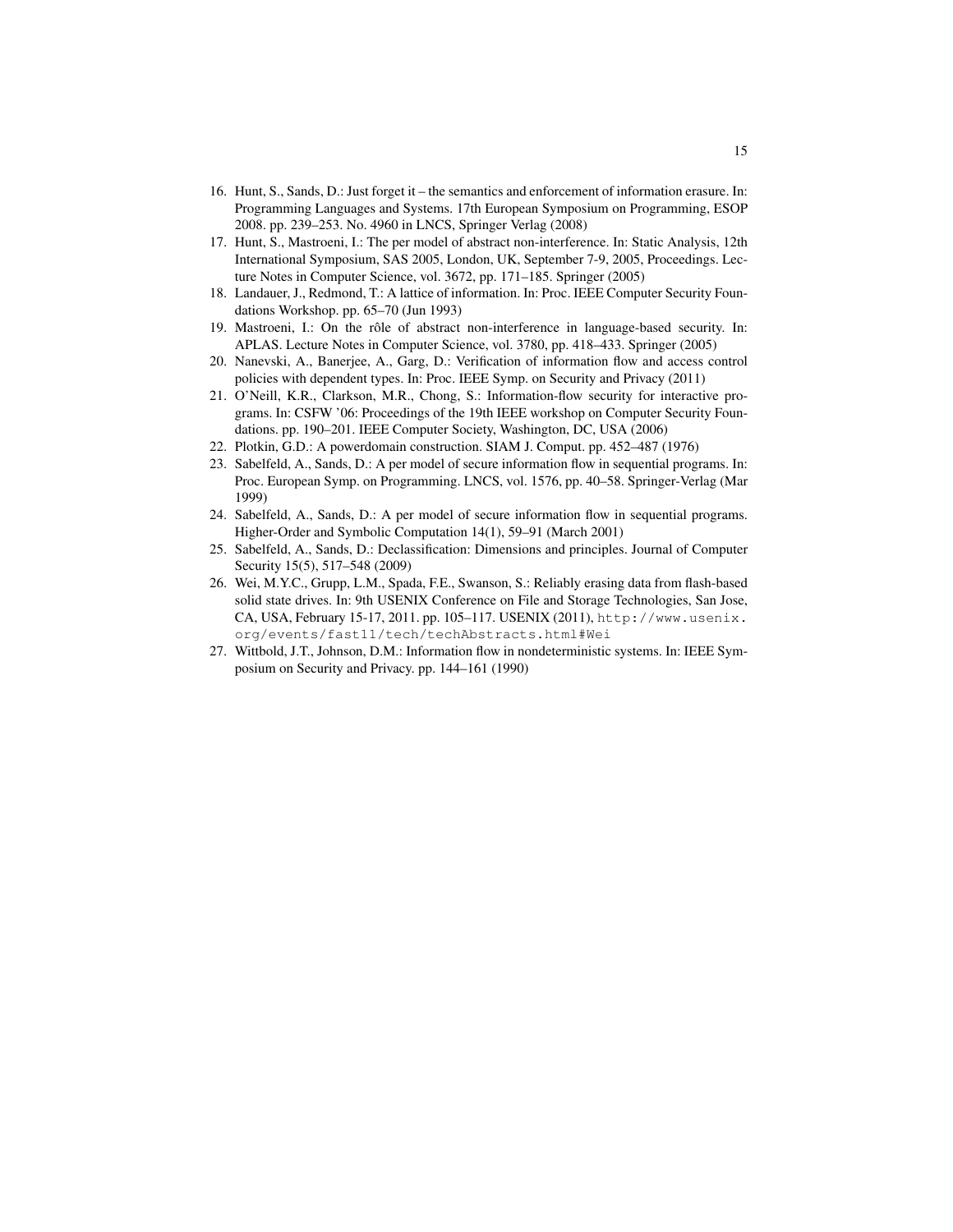## A Proofs

**Lemma 3.** Let I be a non-empty index set. Let  $\{W_i\}_{i\in I}$  be a family of non-empty sets such that  $\bigcup_{i\in I} W_i = V$ . Let  $\{K_i\}_{i\in I}$  and  $\{K'_i\}_{i\in I}$  be families of K-spaces, with each  $K_i, K'_i$  covering  $W_i$ . Then, for  $o \in \{L, U, EM, CA, WA\}$ :

$$
(\forall i \in I.K_i \leq_o K'_i) \Rightarrow \bigcup_{i \in I} K_i \preceq_o \bigcup_{i \in I} K'_i
$$

*Proof. We show the two interesting cases,* CA *and* WA*.*

- $$  $\bigcup_{i\in I} K_i'$  can answer Q. By definition this implies there exists a  $j \in I$  such that  $\exists X' \in K'_j$  and either  $X' \subseteq Q$  or  $X' \subseteq V \setminus Q$ .
	- *Suppose*  $X' \subseteq Q$ , then  $Q' = W_j \cap Q$  is a query  $K'_j$  can answer via  $X'$ . Since  $K_j \preceq_{CA} K'_j$ ,  $K_j$  can answer  $\hat{Q}'$  as well, therefore there must be a  $X \in K_j$  $\tilde{X}$  such that either  $\tilde{X} \subseteq Q'$  or  $X \subseteq W_j \backslash Q'.$  If  $X \subseteq Q'$  then  $\bigcup_{i \in I} K_i$  can answer  $Q$  via  $X$  in  $K_j$ *. Otherwise*  $X \subseteq W_j \setminus Q'$ , but this means  $X \subseteq V \setminus Q$  therefore  $\bigcup_{i\in I} K_i$  can answer  $Q$  via  $X$  in  $K_j$ .
	- Suppose  $X' \subseteq V \setminus Q$ , then  $Q' = W_j \setminus Q$  is a query  $K'_j$  can answer via  $X'$ . For *the same reason we explained previously, there must be a*  $X \in K_i$  *such that*  $\mathit{either}\; X\subseteq Q'\; or\; X\subseteq W_j\setminus Q'.$  If  $X\subseteq Q'$  then  $X\subseteq V\setminus Q$  and  $\bigcup_{i\in I}K_i$ *can answer*  $Q$  *via*  $X$  *in*  $K_j$ *. Otherwise*  $X \subseteq W_j \setminus Q'$ *, but this means*  $X \subseteq Q$ *therefore*  $\bigcup_{i \in I} K_i$  *can answer*  $Q$  *via*  $X$  *in*  $K_j$ *.*
- $\rightarrow$  *case WA. Assume*  $\forall i \in I.K_i$   $\preceq_{WA} K'_i$  and consider a query  $Q ⊆ V$  such that  $\bigcup_{i\in I} K_i'$  will answer Q. By definition this implies that  $\forall X'\in K_j'$ , either  $X'\subseteq Q$ *or*  $X' \subseteq V \setminus Q$  *for all*  $K'_j$  *in*  $\{K'_i\}_{i \in I}$ *. Let us consider one*  $K'_j$  *of the family and*  $d$ efine  $Q'_j = Q \cap W_j$ . Then we have  $\forall X' \in K'_j$ , either  $X' \subseteq Q_j^{j'}$  or  $X' \subseteq W_j \setminus Q'_j$ , therefore  $Q'_j$  is a query  $K'_j$  will answer. Since  $K_j \preceq_{WA} K'_j$ ,  $K_j$  will answer  $\dot{Q'_j}$ as well, therefore  $X\subseteq Q_j^{\prime}$  or  $X\subseteq W_j\setminus Q_j^{\prime}$  must hold for all  $X\in K_j.$  But this *implies*  $X \subseteq Q$  *or*  $X \subseteq V \setminus Q$  *as well, and the statement holds for all*  $K_j$  *in*  ${K_i}_{i \in I}$ *, therefore*  ${K_i}_{i \in I}$  *will answer* Q.

**Lemma 4.** Let  $\{P_i\}_{i\in I}$  be a non-empty family of relations in  $ER(V)$  for some set V, and let  $R = \bigcap_{i \in I} P_i$ . Then  $[R] \preceq_{EM} \bigcup_{i \in I} [P_i]$ .

 $\Box$ 

*Proof.* Every element of  $[R]$  is of the form  $[v]_R$ , every element of  $\bigcup_{i \in I} [P_i]$  is of the *form*  $[v]_{P_i}$  *for some*  $i \in I$ *, and every choice of*  $v$  *and*  $i$  *generates such elements. It thus*  $s$ uffices to show that  $[v]_R \subseteq [v]_{P_i}$  for all choices of  $v$  and  $i.$  This follows since  $R$  is a *finer equivalence relation than each*  $P_i$ . *.* ut

**Lemma 5.** Let  $P ∈ PT(T_V)$ ,  $S ∈ Sys(V)$  and  $A ∈ ER(T)$ . Then  $\bigcup_{X ∈ [P]} K_{S ∩ X}(A) \preceq_{EM}$  $\mathcal{K}_S(A)$ .

*Proof. We show the lower and the upper ordering separately.*

*I.* ∀*X* ∈ [*P*]. $\mathcal{K}_{S \cap X}(A) \preceq_L \mathcal{K}_S(A)$ :

*Let*  $Y \in \mathcal{K}_{S \cap X}(A)$ *. Then, for some*  $O \in [A]$ *,*  $Y = \Phi(O \cap S \cap X)$  *and*  $O \cap S \cap X$ *is non-empty. Let*  $Y' = \Phi(O \cap S)$ *. Then*  $O \cap S$  *is non-empty (since*  $O \cap S \cap X$  *is non-empty*), hence  $Y \subseteq Y' \in K_S(A)$ .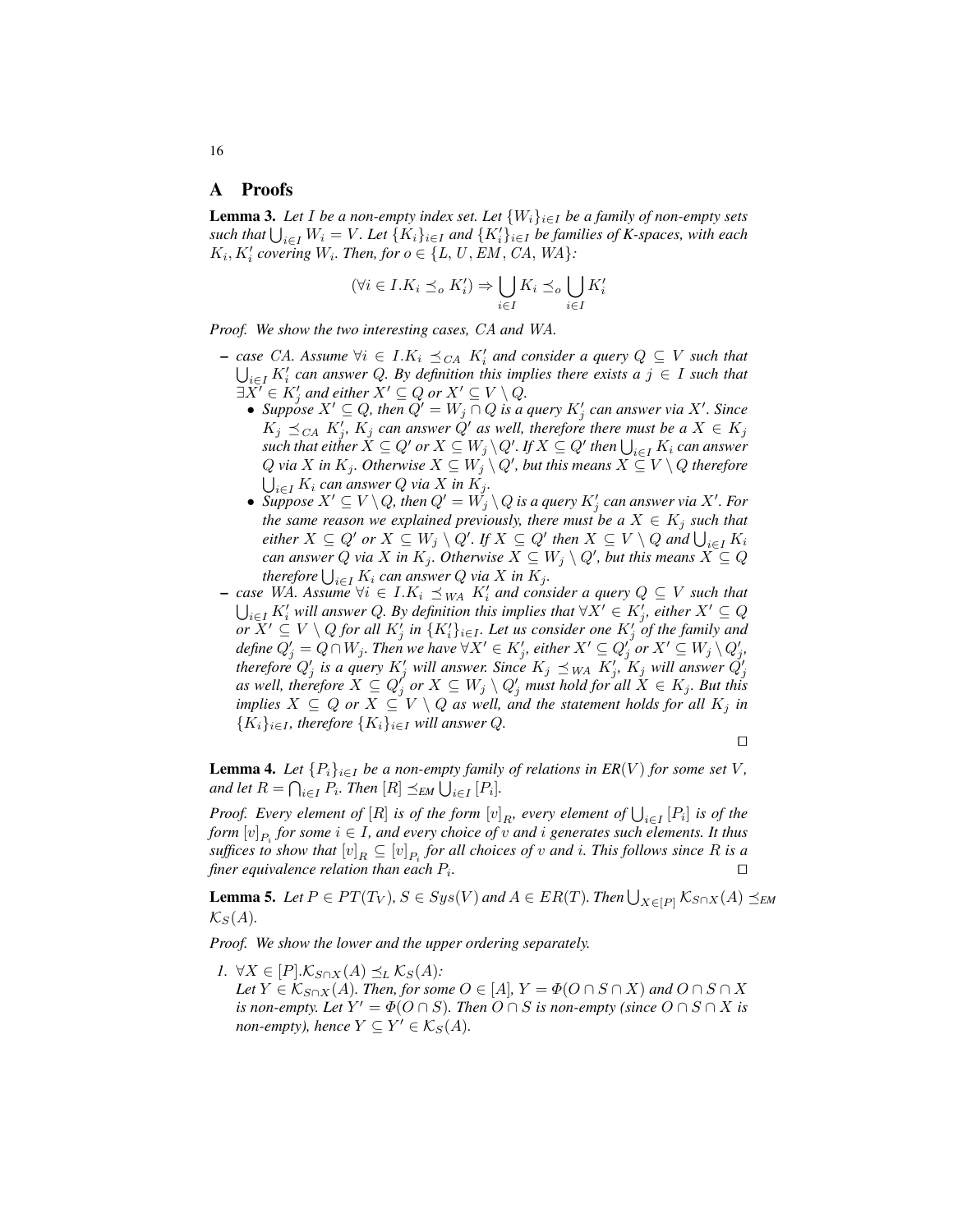2.  $\forall Y \in \mathcal{K}_S(A) . \exists X \in [P]. \exists Y' \in \mathcal{K}_{S \cap X}(A). Y' \subseteq Y$ *: Let*  $Y \in K_S(A)$ *. Then, for some*  $O \in [A]$ *,*  $Y = \Phi(O \cap S)$  *and*  $O \cap S$  *is non-empty. Suppose, towards a contradiction, that*  $O \cap S \cap X = \emptyset$  *for all*  $X \in [P]$ *, hence*  $O \cap S \cap \bigcup_{X \in [P]} X = \emptyset$ ; but  $[P]$  partitions  $T$ , so  $\bigcup_{X \in [P]} X = T \supseteq O \cap S$ , hence  $O \cap S = \emptyset$ , a contradiction. *So let*  $X \in [P]$  *with*  $O \cap S \cap X$  *non-empty, and let*  $Y' = \Phi(O \cap S \cap X)$ *. Then*  $Y' \subseteq Y$  and  $Y' \in \mathcal{K}_{S \cap X}(A)$ .

*From 1 it follows that*  $\bigcup_{X \in [P]} \mathcal{K}_{S \cap X}(A) \preceq_L \mathcal{K}_S(A)$  and from 2 it follows that  $\bigcup_{X \in [P]} \mathcal{K}_{S \cap X}(A) \preceq_{U} \mathcal{K}_{S}(A)$ *, thus:* 

$$
\bigcup_{X \in [P]} \mathcal{K}_{S \cap X}(A) \preceq_{\mathit{EM}} \mathcal{K}_S(A)
$$

### A.1 Proof of Therorem 1

By Lemma 5,  $\bigcup_{X \in [P]} \mathcal{K}_{S \cap X}(A) \preceq_{\text{EM}} \mathcal{K}_{S}(A)$ .

By assumption of policy satisfaction,  $[f X] \preceq_o \mathcal{K}_{S \cap X}(A)$  for all  $X \in [P]$ , with each  $\mathcal{K}_{S \cap X}(A)$  covering V.

So, by Lemma 3:

$$
\bigcup_{X \in [P]} [f \ X] \preceq_o \bigcup_{X \in [P]} \mathcal{K}_{S \cap X}(A)
$$

It then suffices to show that  $[\bigcap_{X\in[P]} (f\ X)] \preceq_{\text{EM}} \bigcup_{X\in[P]} [f\ X]$ . This is immediate by Lemma 4.

**Lemma 6.** *: Let*  ${R_W}_{W \in \Omega}$  *be a partition-indexed family of equivalence relations such that*  $R_W \in ER(W)$  *for each*  $W \in Q$ *. Then:* 

*1.*  $\bigwedge_{W \in Q} R_W^{\dagger} = \bigcup_{W \in Q} R_W$ 2.  $\bigwedge_{W \in Q} R_W^{\dagger} \subseteq \mathcal{E}(Q)$ 

*Proof. 1. Recall*  $R_W^{\dagger} = R_W \cup All_{V \setminus W}$ . *Then, for all* W *in the partition*  $Q$ ,  $\forall (x, y) \in$  $R_W^{\dagger}$  either  $x \in W \wedge y \in W$  or  $x \notin W \wedge y \notin W$ . In fact, suppose  $x \in W$ *but*  $y \notin W$ *, then*  $(x, y) \notin R_W$  *because*  $y \notin W$  *and*  $(x, y) \notin All_{V \setminus W}$  *because*  $x \notin V \setminus W$ , a contradiction.

We now show  $\bigwedge_{W\in Q}R^{\dagger}_W\,\subseteq\, \bigcup_{W\in Q}R_W.$  Consider  $(x,y)\,\in\, \bigwedge_{W\in Q}R^{\dagger}_W.$  Then  $\exists W \in Q \ x \in W \land y \in W$  *because of the previous result, therefore*  $(x, y) \in W$  $R_W \subseteq \bigcup_{W \in Q} R_W$ .

We now show  $\bigwedge_{W\in Q} R^{\dagger}_W\supseteq \bigcup_{W\in Q} R_W$ . Consider  $(x,y)\in \bigcup_{W\in Q} R_W$ . Since  $\forall W,W'\in Q.W\cap W'=\emptyset,$   $\exists W\in Q.(x,y)\in R_W$ , therefore  $(x,y)\in R_W^{\dagger}$ . For *all others*  $W' \in Q.W' \neq W$  we have  $x \notin W' \wedge y \notin W'$ , therefore  $(x, y) \in R^{\dagger}_{W'}$ . *So we can conclude*  $(x, y) \in \bigwedge_{W \in Q} R^{\dagger}_W$ 

2. Consider  $(x, y) \in \bigwedge_{W \in Q} R^{\dagger}_W$ . Since  $\bigwedge_{W \in Q} R^{\dagger}_W = \bigcup_{W \in Q} R_W$  and since  $\forall W, W' \in$  $Q.W \cap W' = \emptyset$ ,  $\exists! W \in Q.(x, y) \in R_W$ . But  $R_W \subseteq W \times W$  and  $W \times W \subseteq E(Q)$ *by definition, therefore*  $(x, y) \in \mathcal{E}(Q)$ .